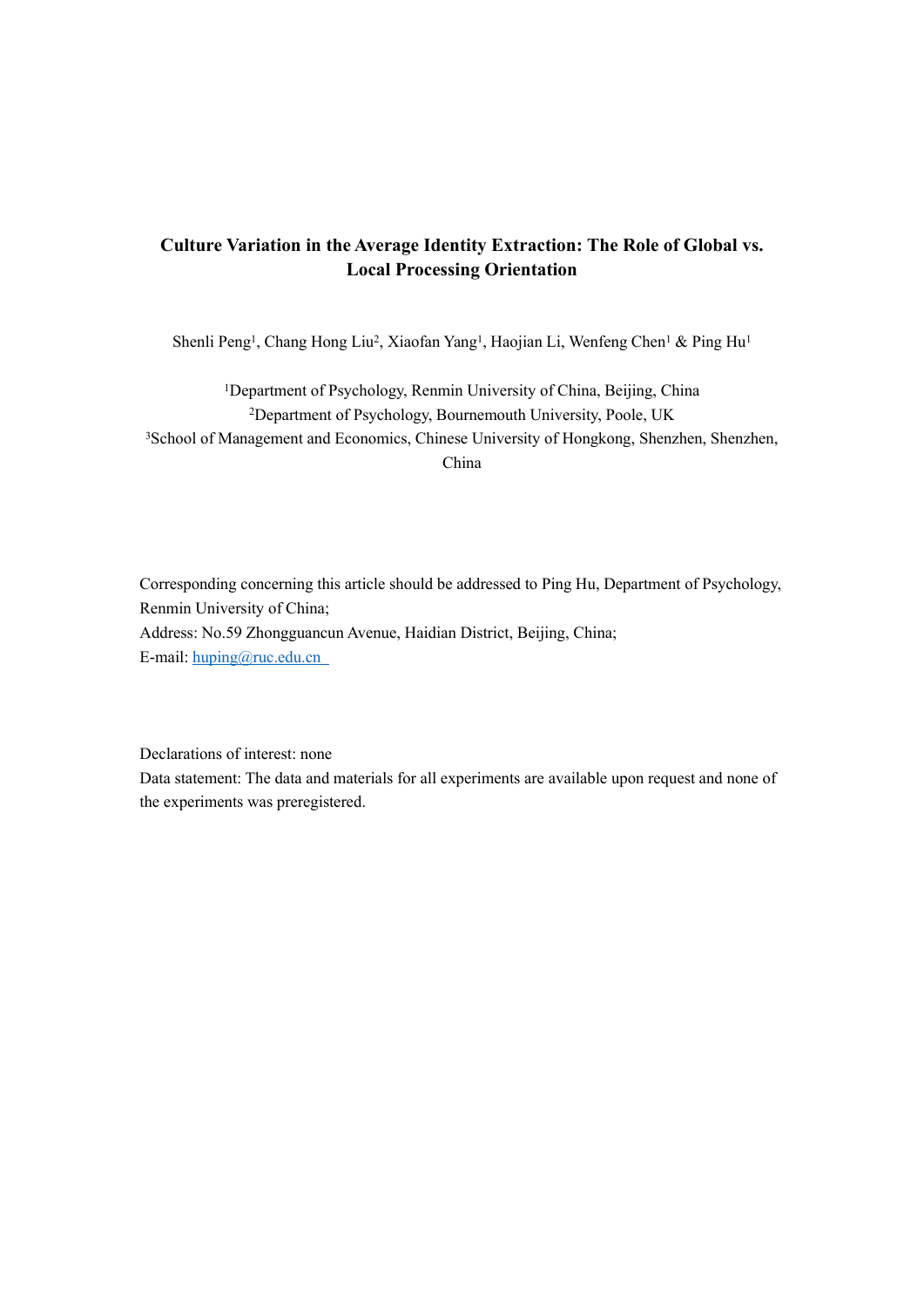# **Abstract**

Research has shown that observers often spontaneously extract a mean representation from multiple faces/objects in a scene even when this is not required by the task. This phenomenon, now known as ensemble coding, has so far mainly been based on data from Western populations. This study compared East Asian and Western participants in an implicit ensemble-coding task, where the explicit task was to judge whether a test face was present in a briefly exposed set of faces. Although both groups showed a tendency to mistake an average of the presented faces as target, thus confirming the universality of ensemble coding, East Asian participants displayed a higher averaging tendency relative to the Westerners. To further examine how a cultural default can be adapted to global or local processing demand, our second experiment tested the effects of priming global or local processing orientation on ensemble coding via a Navon task procedure. Results revealed a reduced tendency for ensemble coding following the priming of local processing orientation. Together, these results suggest that culture can influence the proneness to ensemble coding, and the default cultural mode is malleable to a temporary processing demand.

**Keywords:** ensemble coding, cultural difference, global processing orientation, local processing orientation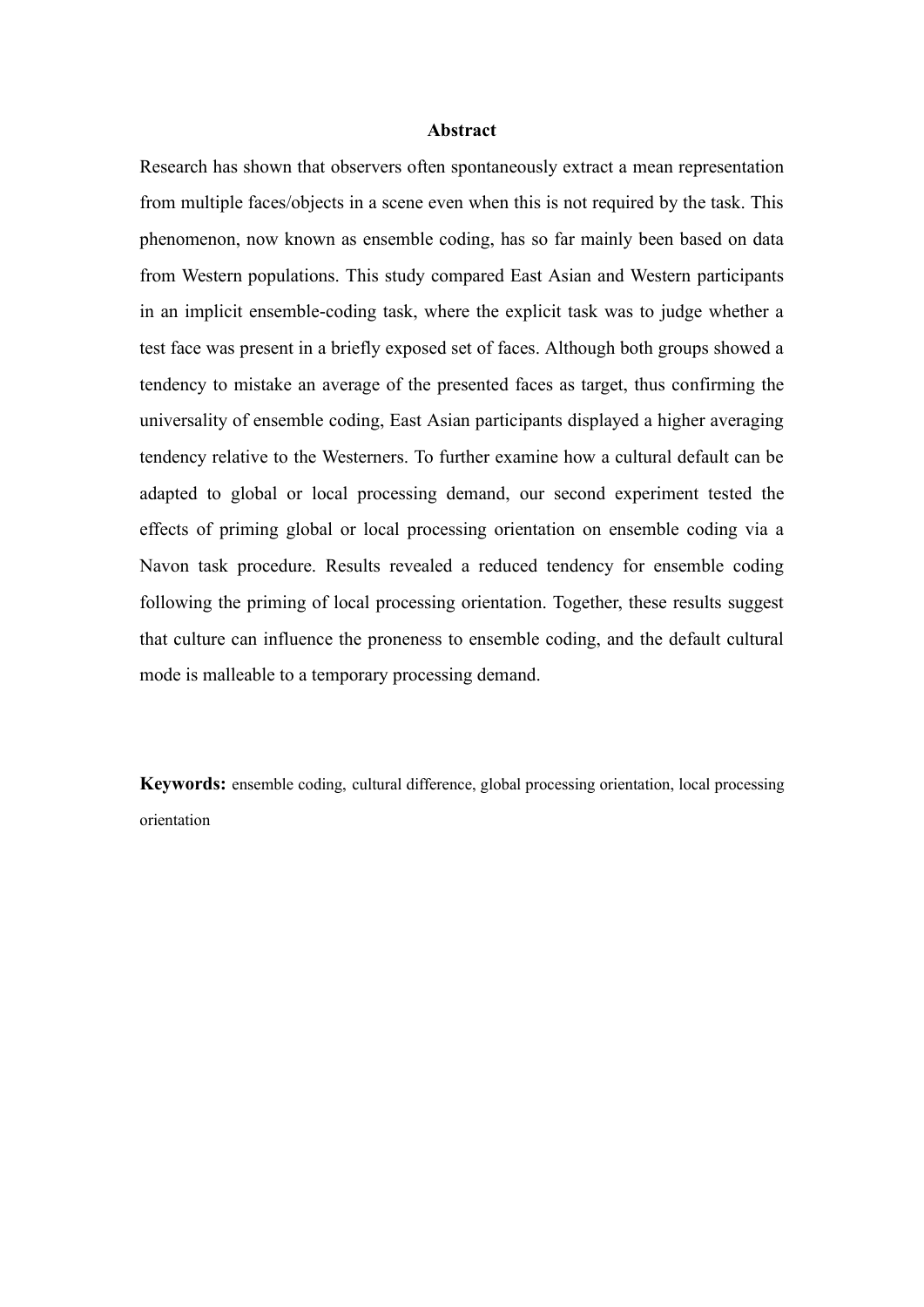# **Introduction**

There is now substantial evidence that the visual system employs ensemble coding to rapidly summarize the gist information from a set of stimuli (Alvarez, 2011; Whitney & Leib, 2018). This has been demonstrated at both low-level and higher-level vision (Ariely, 2001; Haberman & Whitney, 2007, 2009). At high-level vision, participants could extract a mean representation from a set of faces after briefly viewing them on the screen. Participants tended to mistake a morphed average of the set as a set member even though it was never presented (de Fockert & Wolfenstein, 2009). The finding has since been replicated by numerous studies (Kramer et al., 2015; Neumann et al., 2013, 2018; Rhodes et al., 2015, 2018), which all reported comparable proportion of "present" responses to both set average and set member of the briefly viewed faces. The task has been referred to as "(implicit) ensemble coding paradigm" (Neumann et al., 2018), because the explicit task was to identify a set member rather than the set average. The fact that the average of an observed set is more likely to be chosen as a set member than the average of an unobserved set suggests that observers automatically extracted the average from the set of observed faces.

However, current knowledge on ensemble coding has mainly been derived from performance of Western participants. Although a small number of studies have also used Asian participants (Ji et al., 2014; Li et al., 2016; Chen & Zhou, 2018), few have compared their results across cultures. As suggested by Im et al. (2017), the sociocultural aspects of the ensemble coding of faces could be important, because there are reasons to assess the extent to which current findings on ensemble coding are generalizable across cultures. Few others in the existing literature have raised this question. The current literature produces the impression that the findings are universal. Indeed, research appears to show that participants from both East Asian and Western cultures are able to rapidly extract the ensemble information from a group of stimuli (Haberman & Whitney, 2007; Ji et al, 2014). This means there is a qualitative resemblance across cultural groups. However, are people in different cultures equally predisposed to ensemble coding? Can the degree of propensity for ensemble coding vary cross-culturally? Such issues cannot be answered without a direct comparison of ensemble coding performances across different cultural groups. A main purpose of this study, therefore, was to address the possibility of cultural influence on ensemble coding.

 Why might culture affect ensemble coding? The conjecture is based on mounting evidence that the way we process visual information can be shaped by culture (Nisbett et al., 2001;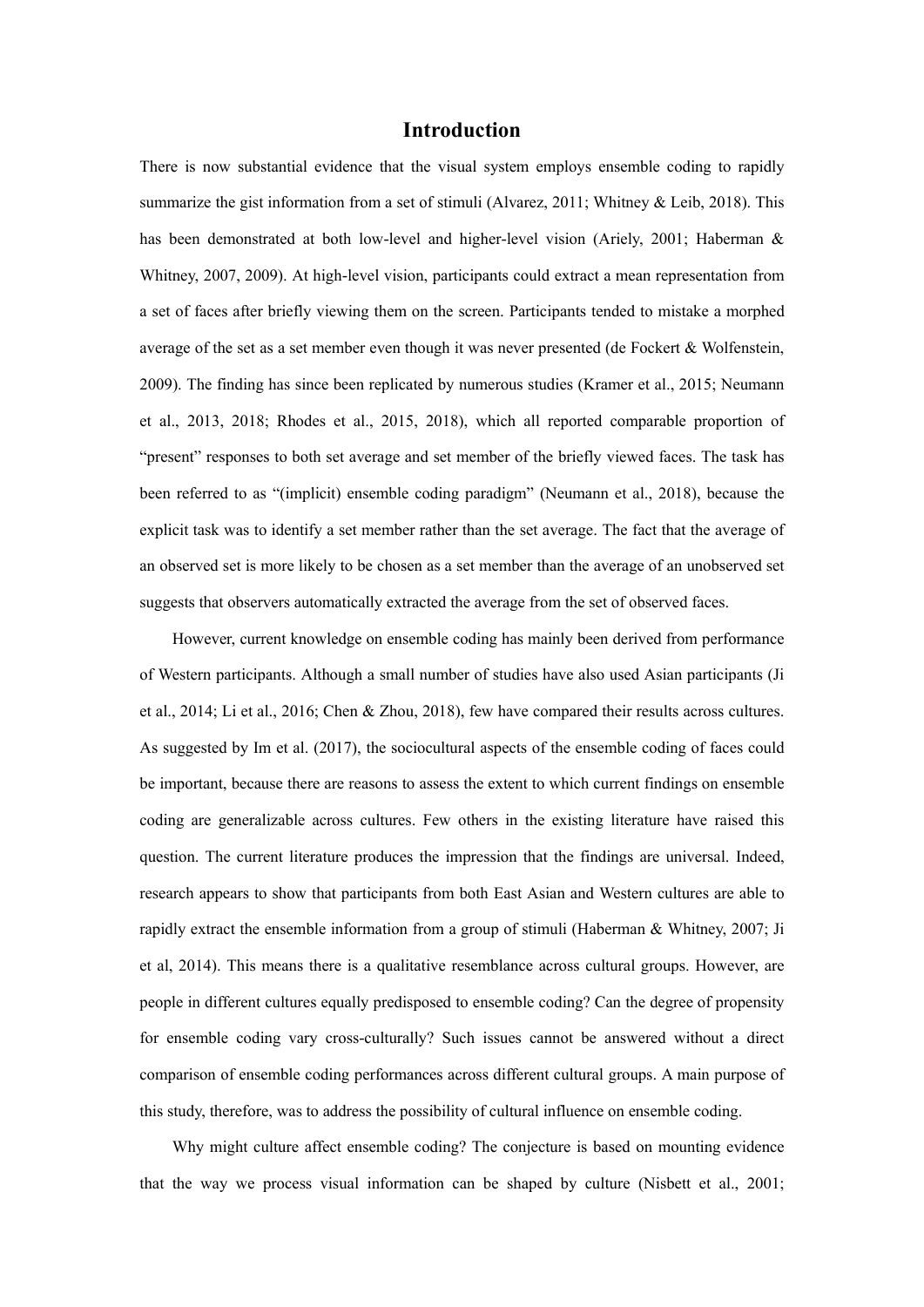Miyamoto, 2013; Nisbett & Miyamoto, 2005, see Han et al., 2013 for a review). East Asians such as Chinese and Japanese tend to focus more on the holistic and global aspects of the visual world, whereas Westerners such as Americans and British tend to focus more on local information (e.g. Masuda & Nisbett, 2001). For example, the Masuda and Nisbett's study shows that after viewing an underwater scene of fish and other objects, Americans tended to remember the more salient fish on the foreground, whereas Japanese also recall items on the backgrounds, such as seaweeds. This suggests that Americans tend to pay more attention on focal information, whereas Japanese pay more attention to the relational information within the scene. This global vs. local processing bias is often attributed to some underlying cultural differences between individualism and collectivism.

Recent evidence for discrepant focus on global vs. local information comes from a study by Lao et al. (2013), who recorded the electrophysiological signals of Chinese and British observers during a matching task. Observers in the task judged whether a target was identical to the adaptor Navon figure. The hierarchical Navon figures (Navon, 1977) in their study contained five shapes, comprising of circle, cross, diamond, square and triangle. These shapes could be either shown at a global or local level. For example, a global square shape could consist of local squares or local circles. The target was congruent with the adaptor either globally or locally. Indexed by an early P1 component, Chinese observers displayed greater sensitivity to global congruency relative to British observers. This was consistent with the behavioral advantage of Chinese observers in the global task. Together with numerous other studies (e.g., Kitayama & Murata, 2013; Nisbett & Miyamoto, 2005), their results demonstrate a cultural difference in processing orientation, where Easterners tend to adopt a more global orientation, whereas Westerners display a more local orientation.

Such a cultural difference could play a role in ensemble coding, because an ensemble requires a global orientation. The idea that global processing is conducive to ensemble perception was firstly proposed by Chong and Treisman (2003), and further studied in Chong and Treisman, (2005a, 2005b), Chong et al. (2008) and Peng et al. (2019). Additionally, patients with unilateral spatial neglect (Pavlovskaya et al., 2015) and congenital prosopagnosia (Robson et al., 2018) displayed deficiency in ensemble perception, which might due to their focused attention mechanism and related perception of local features (local processing orientation). For example, Robson et al (2018) suggested that the weaker ensemble perception in participants with congenital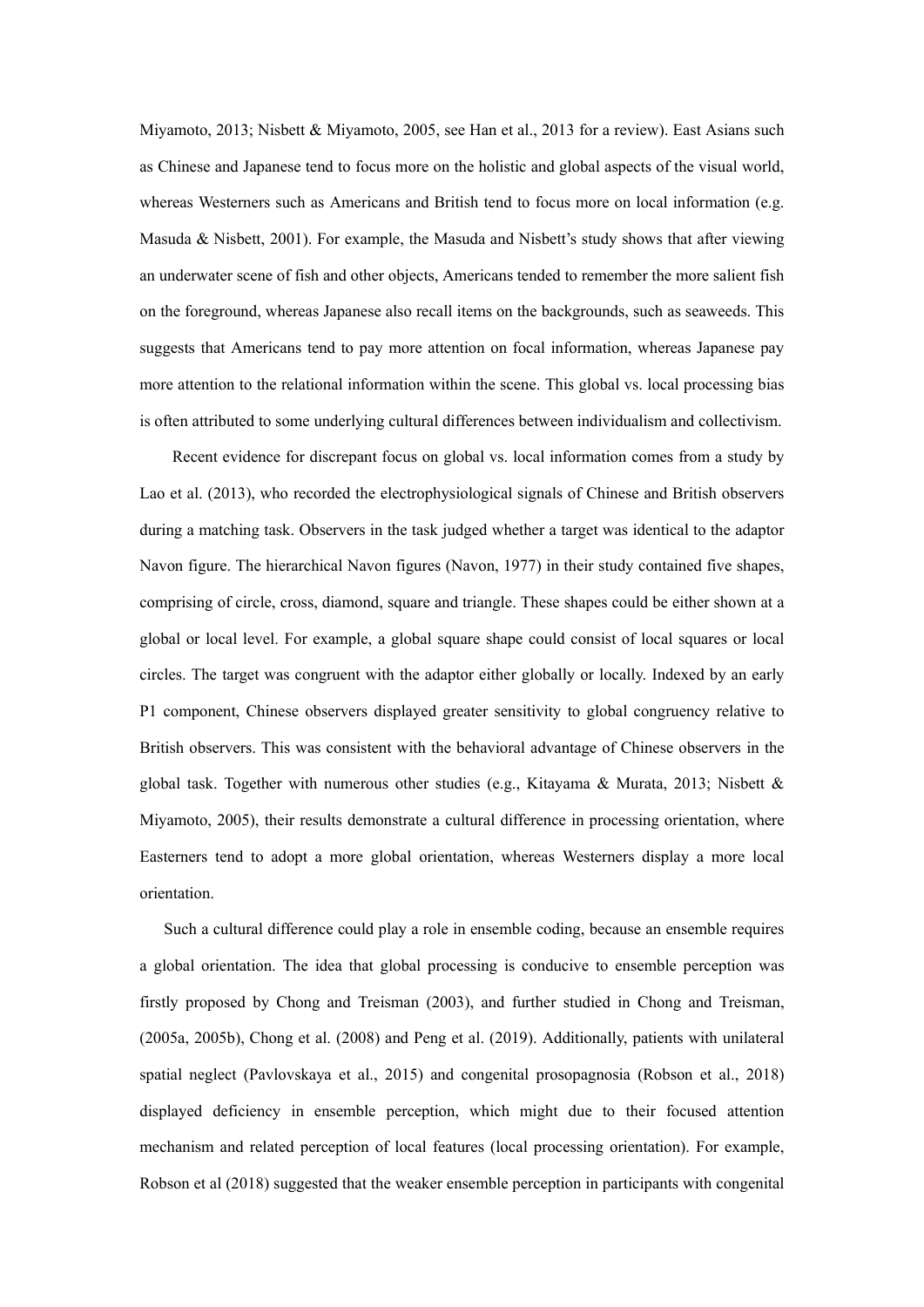prosopagnosia relative to controls could be attributed to the impaired global processing, since Avidan et al. (2011) has demonstrated the impaired global processing in congenital prosopagnosia. Although the existing evidence leaves little question that both Western and East Asian observers extract a set average by focusing on the global properties of a scene, it remains possible observers from different cultures display varying levels of focus on the global information, which could in turn affect the level of propensity for ensemble coding. To date, few studies have tested this hypothesis. An exception to this is the recent study by Im et al. (2017), who presented Korean and American participants with two sets of emotional faces on the two sides of a screen. Both groups were instructed to perform an avoidance task based on the mean emotion of the two face sets. Even though the mean emotion of either set was not given, participants from both cultural groups displayed above-chance accuracy, suggesting that both Korean and American participants were able to extract a mean emotion from each set of faces. A more novel finding in their study was that the Korean participants showed higher overall accuracy than the American participants. The authors attributed this effect to different levels of sensitivity to global information between East Asians and Westerners. Furthermore, due to the relative strengths of collectivism and individualism, East Asians may see emotions in the sets as a group feeling while Westerners may see them as a collection of individuals' feelings (Masuda et al., 2008).

Despite this tantalizing explanation, a potential limitation of Im et al.'s avoidant task is that Asians may be more susceptible to attentional bias for avoidance-oriented information, hence their results could be attributed to the difference in the attentional bias rather than in sensitivity to set average. Some studies have reported different levels of sensitivity to avoidance-orientation information between Easterners and Westerners. In Elliot et al. (2001), for example, Asian Americans reported more avoidance goals than Caucasian Americans. This was consistent with the finding by Hamamura et al. (2009), who reported that North Americans were better at recall memory for approach-focused information than for avoidance-focused information, whereas Japanese displayed comparable performance for the two types of information. These studies thus suggest a cultural difference in Easterners and Westerners' sensitivity to approach-avoidance information. Hence, the finding of Im et al could also be attributed to the better ability of Koreans in processing avoidant task than North Americans. To rule out this alternative explanation of their effects based on ensemble performance, it is necessary to ascertain whether East Asians would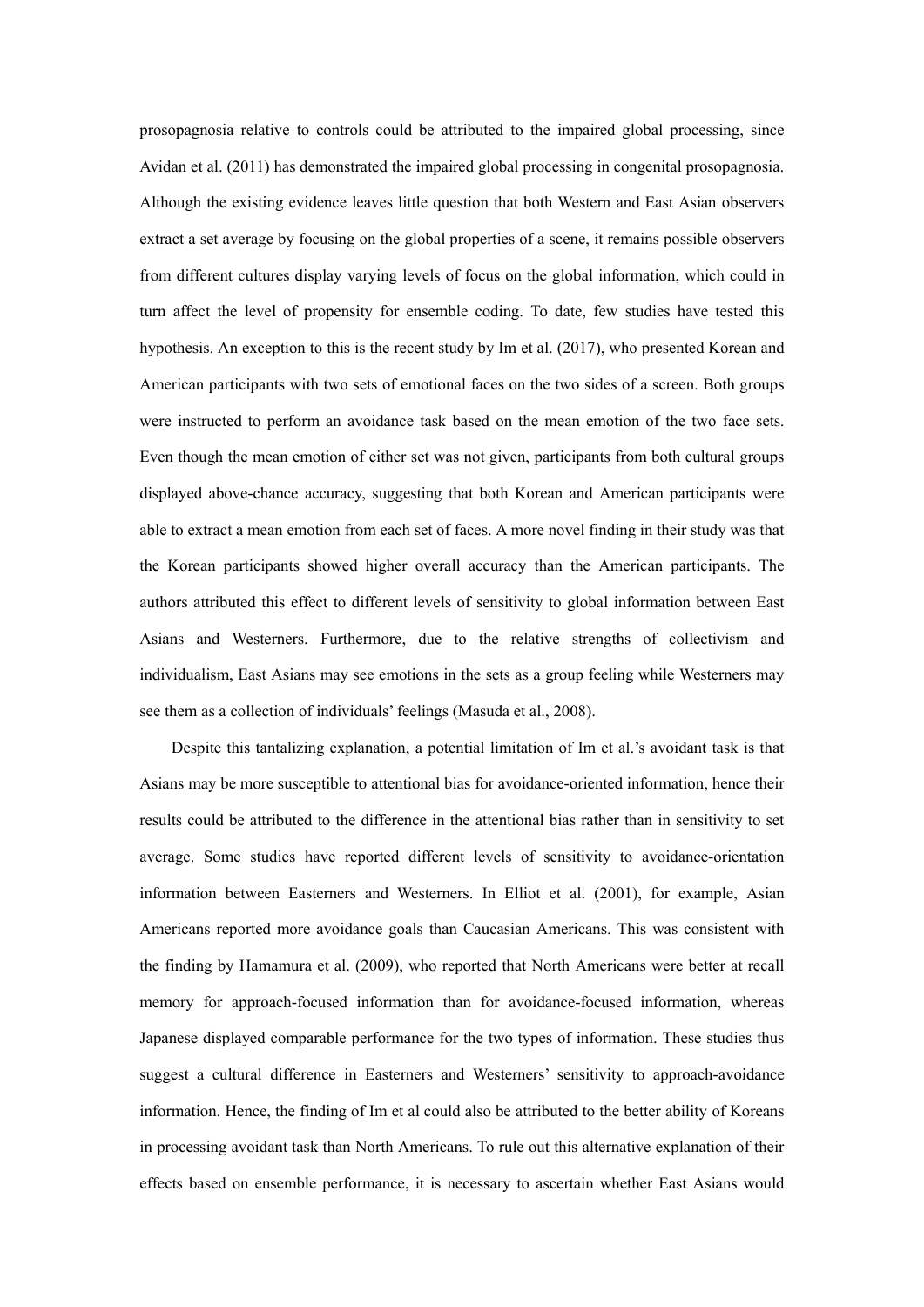display a stronger ensemble coding bias without being influenced by avoidance-focused information. To this end, we adopted the identity recognition task from de Fockert and Wolfenstein (2009) in our Experiment 1, which compared the tendency of East Asian and Western participants to mistake a set average as a set member for faces that showed a neutral facial expression.

Apart from the potential cultural influence on ensemble coding, we were also interested in how malleable the cultural norm was for shifting attention between global and local information. Cultural studies have often shown both stable and malleable aspects of cultural norms. For example, in general Westerners tend to endorse an independent self-construal, seeing themselves as being independent, autonomous, and separate from others, whereas East Asians favor a more interdependent self-construal, emphasizing the importance of interconnectedness with others (Triandis, 1989; Markus & Kitayama, 1991; Ji et al., 2000; Lewis et al., 2008; Han et al., 2013). However, these cultural norms are also fairly flexible when individuals are temporarily exposed to other cultural frameworks. For example, although recognition of one's own face and friends' faces by Chinese participants are affected by their default cultural mode of interdependent self-construal (Sui et al., 2009), their responses can be shifted toward greater emphasis on self-face after exposure to the independent self-construal in a priming procedure (Sui & Han, 2007; Sui et al., 2013). Such evidence suggests that face perception is modulated both by culture, and by momentary adjustment within the cultural framework to fit a specific context. It is possible that ensemble coding is also adjustable according to a specific priming context. Assessing how ensemble coding may be affected by priming attention to global or local information was the goal of our Experiment 2.

Therefore, the present study aimed to explore cultural differences in the default mode of ensemble coding as well as the extent that this default mode of cultural bias could be adjusted or temporarily adapted to an encouraged processing orientation. To achieve these goals, we conducted two experiments, which both employed the task in de Fockert and Wolfenstein (2009). Participants were presented with a set of four faces and were subsequently asked to judge whether or not a test face had been present in the set. The first experiment compared the likelihood of East Asian and Western participants to judge the test face as being present in the set if it was the morphed mean of all four set faces than when it was an actual set member. The experiment tested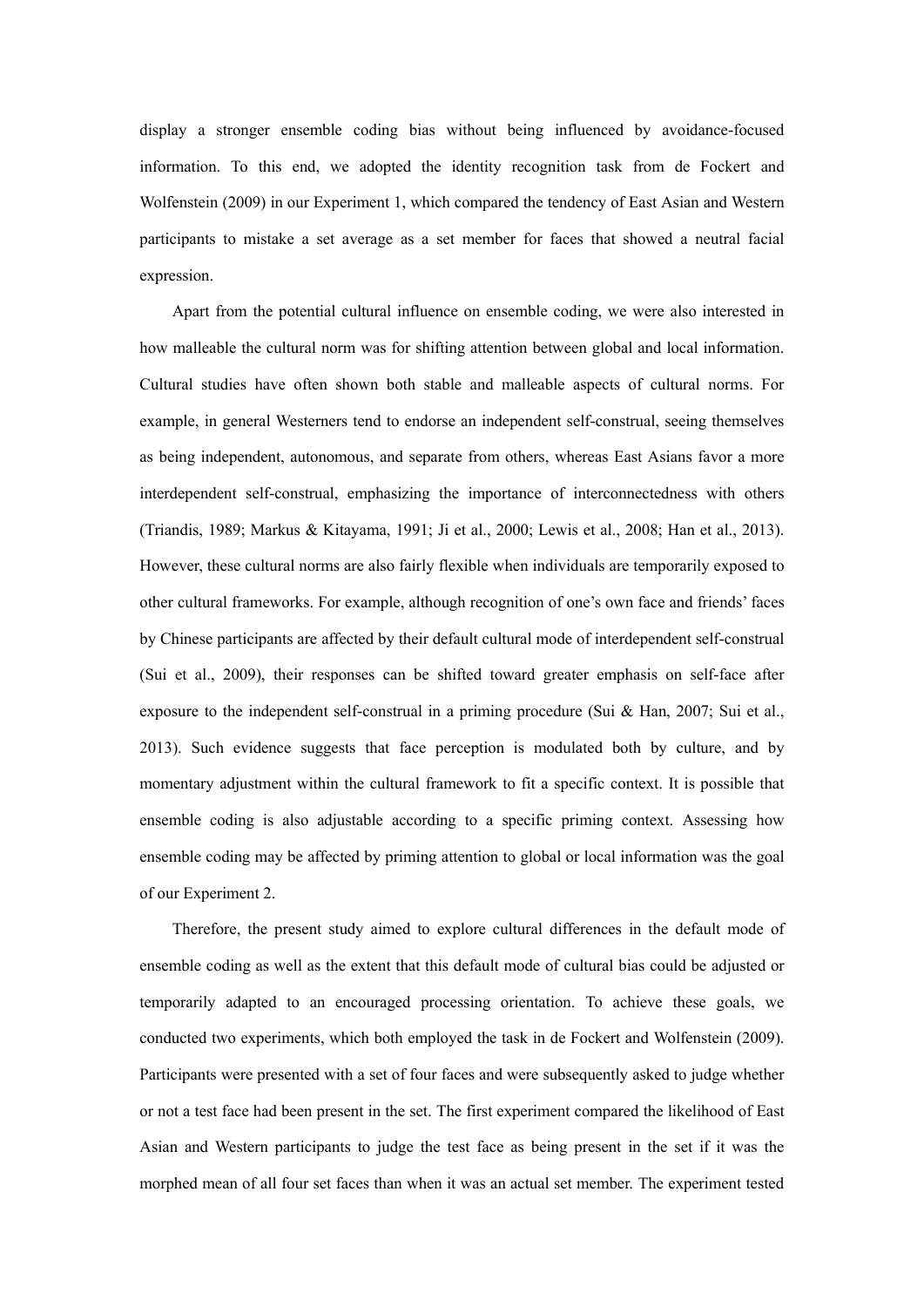the hypothesis that due to a more holistic processing orientation, East Asian participants should display a stronger tendency to extract the set average hence resulting in more responses that mistake a set average as the set member. The second experiment investigated whether the default processing bias could be altered when a global or local processing orientation is encouraged through priming. We tested East Asian participants on the same task as Experiment 1, but before the task the participants were either primed with a global or local processing orientation. Experiment 2 tested the hypothesis that the cultural default mode of processing is to some extent malleable in practice, within a processing context. The relative emphasis on global or local information, or the relative focus on the overall set average or set member should also depend on the external demand for a specific processing orientation.

### **Experiment 1**

We tested a group of East Asian (Chinese) and a group of Western (British) participants on de Fockert and Wolfenstein's (2009) ensemble coding task. Given that East Asians are more inclined to utilize global processing, we hypothesized that such processing orientation could lead to more frequent misidentification of a set average as a set member for East Asian than for Western participants in this task.

#### **Methods**

**Participants.** Forty-seven East Asian students from Renmin University of China (20.17±2.24 years old) and 48 Caucasian students from Bournemouth University of Britain (19.47±1.04 years old) participated in this experiment. All experiments in this study were approved by the local Institutional Review Board of both institutions. Written consent was obtained from all participants.

**Materials.** Stimuli were 120 Asian and 120 White faces collected from the internet. The background and the external features of each face were masked out in Photoshop. Both the Asian and White stimuli consisted of an equal number of male and female faces. The 60 faces within each ethnicity and gender were then randomly assigned to 15 sets of 4 faces. Following de Fockert and Wolfenstein (2009), we created a total of 60 morphed faces. Each morphed face was created from the four original faces in each set using the Abrosoft FantaMorph 5.0. To create a morphed face in the software, a total of 120 markers that define the key facial features (i.e., the contour of the eyes, the eyebrows, the nose, the mouth, and the facial outline) of each face were manually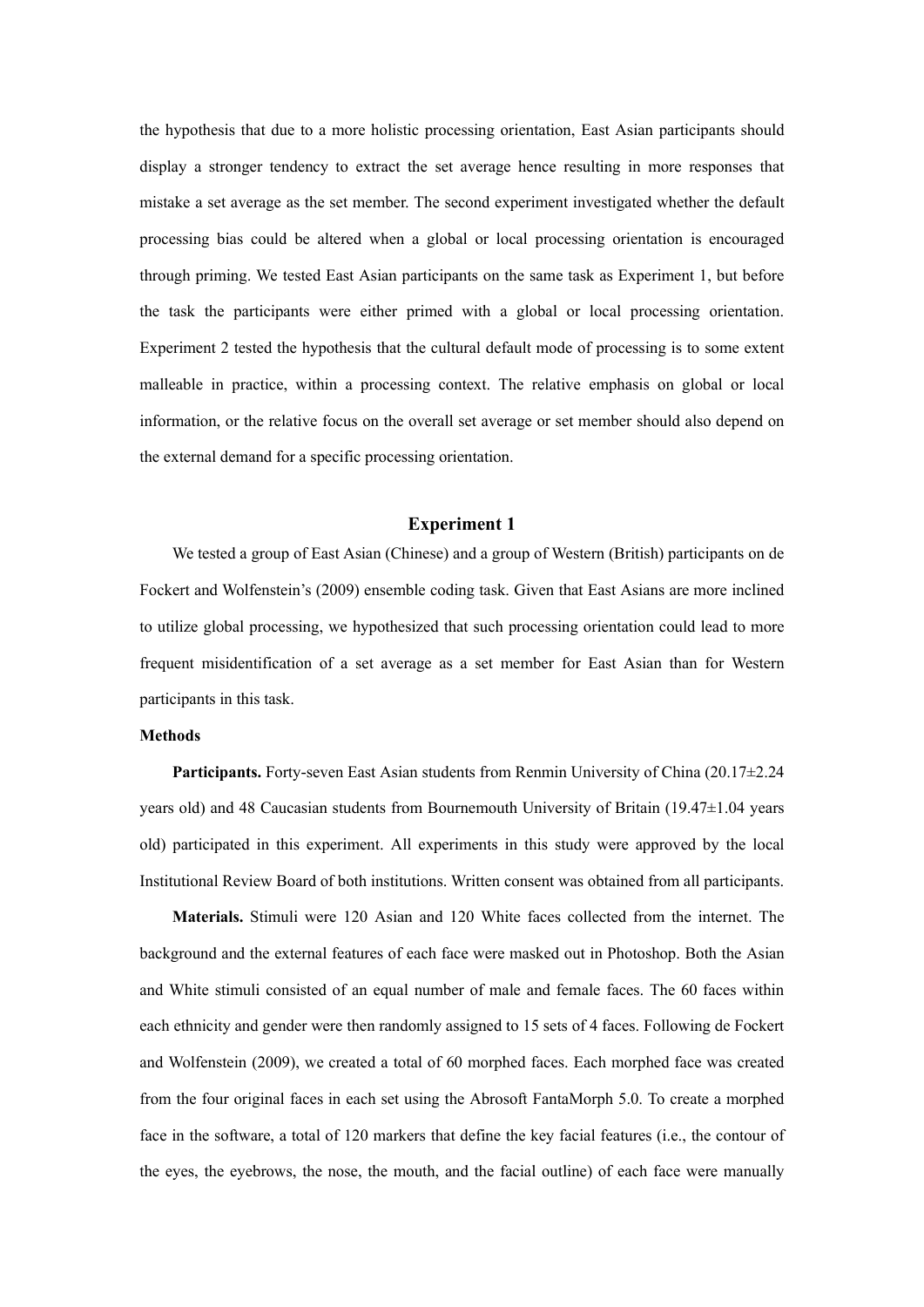selected. After this step, the software would linearly calculate the mean RGB values of the corresponding-points on the four faces into a single morph.

Each face image (170  $\times$  220 px) subtended a visual angle of approximately 4.8°  $\times$  7.4° at a viewing distance of around 60cm, and was presented against a black background. An example of a face set is given in Figure 1.



Figure 1. Example of a face set and types of test faces used in Experiment 1. The image at the top shows an example of face set. The images at the bottom illustrate the four types of test image: a morphed average identity of the preceding set (matching member), a morphed average identity of another face set (nonmatching member), a member of preceding set (matching member) and a member of another face set (nonmatching member). (Note: The figure is created for illustration purpose only.)

**Procedure***.* The procedure was identical to that of de Fockert and Wolfenstein (2009). Each trial began with a 500ms fixation cross, followed by a set of 4 faces presented for 2000ms. This was then replaced by a single test face, which remained on the screen until a response was made. Participants were asked to judge whether or not the test face was presented in the preceding set. They pressed "f" key with the left index finger for "present", and "j" key with the right index finger for "absent". As depicted in Figure 1, the test face consisted of four types: a morphed average of the four faces in the preceding set (matching average), a morphed average of another set of the same ethnicity and gender (nonmatching average), a member of the preceding set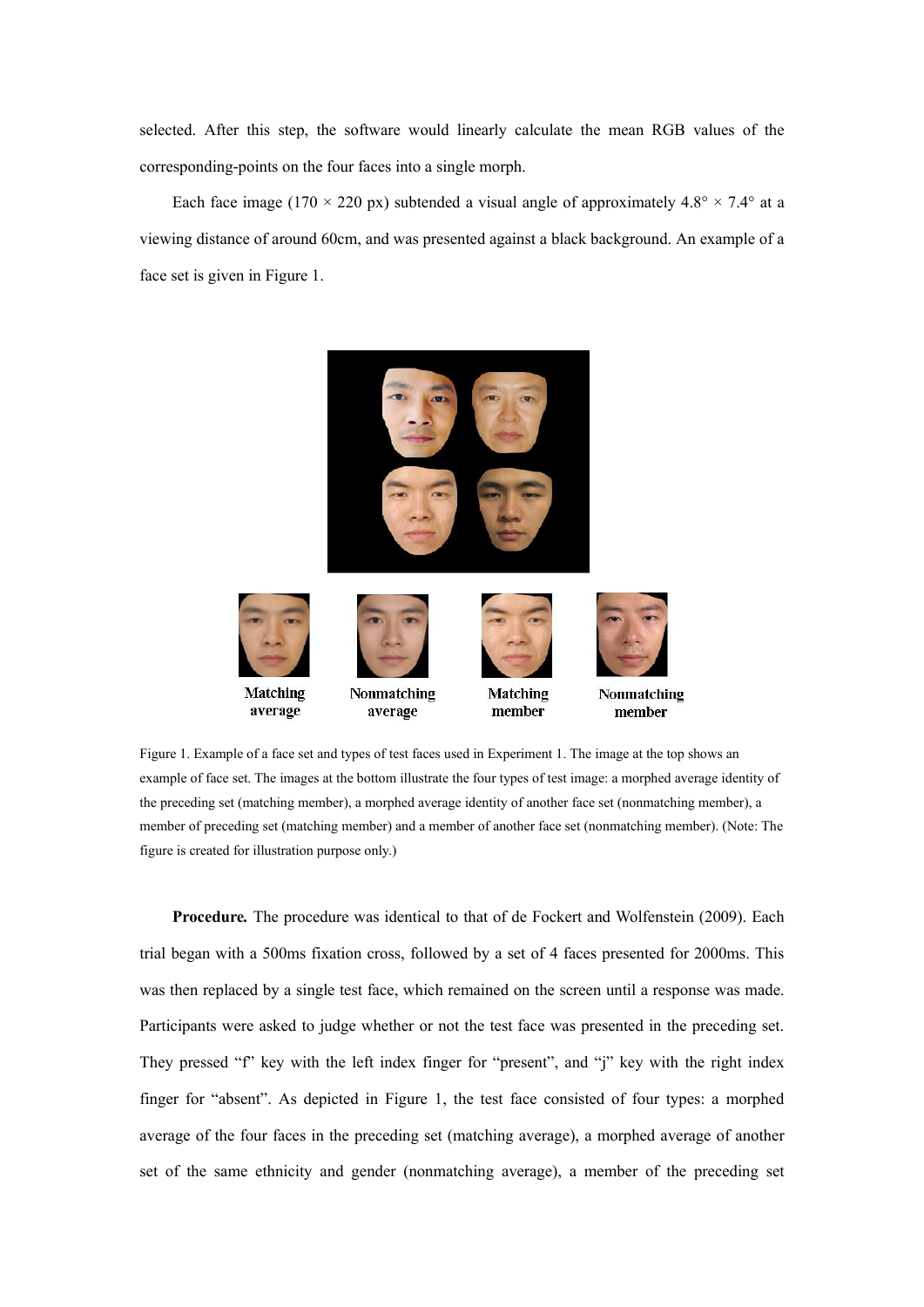(matching member), or a member of another set of the same ethnicity and gender (nonmatching member). Following de Fockert and Wolfenstein (2009) and de Fockert and Gautrey (2013) the nonmatching average and nonmatching member in each trial were selected from different face sets.

The experiment was blocked by face ethnicity. The order of Asian and White face blocks was counterbalanced across participants. The two face genders and the four test-image types were randomized within each block. The position of the four images in each set was also randomized from one trial to another. Since there were 15 sets for each face gender and test-image type, it amounted to 120 trials (15 set  $\times$  2 face gender  $\times$  4 test image type) types. The same 120 trials were repeated once after their completion. This resulted in a total of 240 trials per block. Participants were given 10s rest after every 60 trials. A practice block with 15 trials was conducted to familiarize participants with experiment procedure. The procedure was implemented with and run by E-prime 2.0 and presented on a  $1024 \times 768$  px screen.

**Design.** We employed a mixed-factor design. Participant Ethnicity (East Asian vs. Western) was a between-participants variable, whereas Test-image Type (Set average vs. Set members) and Face Ethnicity (Asian vs. White) were within-participants variables. Following Rhodes et al. (2015), we employed "endorsement score" as the dependent variable. This score was calculated by subtracting the "present" responses in nonmatching conditions from matching conditions for both set average and set members. It served to assess unbiased recognition for matching member and matching average, without directly comparing the performance on averages and members that might differ in low-level image properties (smoother skin texture on averages than members). The value of the "endorsement score" measures the strength of ensemble coding of multiple face identities when the test face is a set average. It indicates the level of accuracy when the test face is a set member. A positive endorsement score indicates a judgment based on the identity information in the study set, whereas zero indicates chance performance. A negative score suggests below-chance performance. Descriptive data concerning the mean "present" responses under each condition as well as the endorsement scores was displayed in Table 1.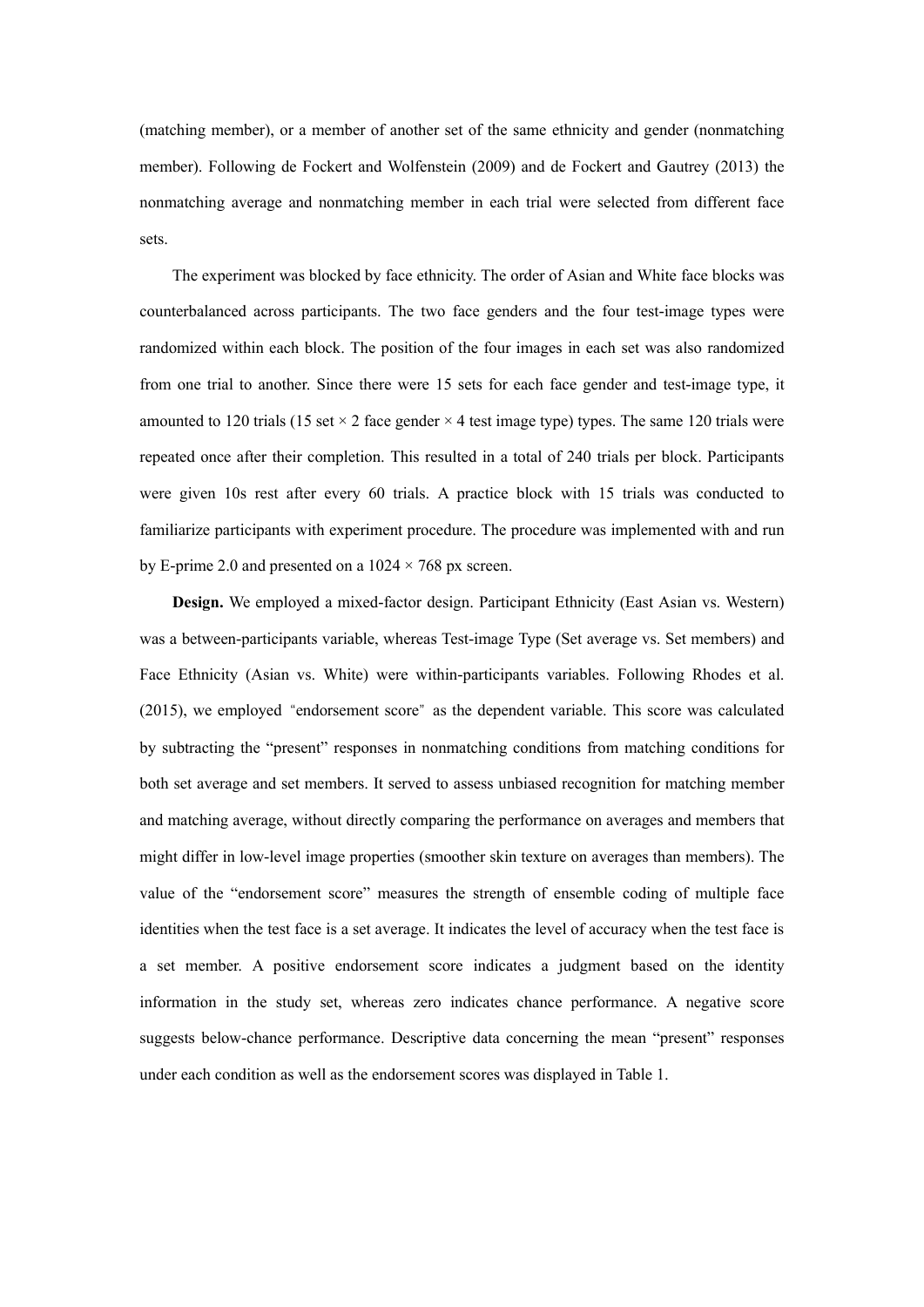|                            |            | Proportion of "present" responses |                        |                    |                       | Endorsement scores |            |
|----------------------------|------------|-----------------------------------|------------------------|--------------------|-----------------------|--------------------|------------|
|                            |            | Matching<br>average               | Nonmatching<br>average | Matching<br>member | Nonmatching<br>member | Set average        | Set member |
| East Asian<br>participants | Asian face | .66(.14)                          | .26(.12)               | .63(.14)           | .14(.08)              | .40(.09)           | .48(.12)   |
|                            | White face | .74(.17)                          | .20(.13)               | .62(.15)           | .12(.10)              | .54(.15)           | .50(.13)   |
| Western<br>participants    | Asian face | .63(.16)                          | .25(.12)               | .58(.12)           | .18(.11)              | .37(.16)           | .40(.14)   |
|                            | White face | .63(.20)                          | .24(.17)               | .59(.14)           | .20(.15)              | .39(.21)           | .39(.18)   |

Table 1. Descriptive data concerning the mean proportion of "present" response and endorsement scores under each condition. *M(SD)*

### **Results and Discussion**

Results are shown in Figure 2. A three-way repeated-measures Analysis of Variance (ANOVA) found a significant effect of Participant Ethnicity,  $F(1, 93) = 13.31$ ,  $p < .001$ ,  $\eta^2 = .13$ , where East Asian participants showed higher endorsement scores (*M* = .48) than Western participants (*M*  $=$  .39). There was also a significant effect of Face Ethnicity,  $F(1, 93) = 11.73$ ,  $p = .001$ ,  $\eta^2 = .11$ , where Asian faces created lower endorsement scores  $(M = .41)$  than White faces  $(M = .46)$ . The main effect of Test-image Type was not significant,  $F(1, 93) = 3.04$ ,  $p = .08$ ,  $p^2 = .03$ . These main effects were qualified by two-way and three-way interactions: Face Ethnicity  $\times$  Test-image Type  $(F (1, 93) = 18.38, p < .001, \eta^2 = .17$ ; Participant Ethnicity × Face Ethnicity  $(F (1, 93) = 10.42, p$  $= .002$ ,  $\eta^2 = .10$ ; and Face Ethnicity × Test-image Type × Participant Ethnicity, *F* (1, 93) = 6.23, *p*  $= .01, \eta^2 = .06.$ 

Post-hoc LSD tests indicated that: (1) East Asian participants showed higher endorsement scores than their Western counterparts when the test face was own-ethnicity member  $(F(1, 93) =$ 9.27,  $p = .003$ ), or other-ethnicity member (*F* (1, 93) = 12.97,  $p = .001$ ) or when the test face was an other-ethnicity average  $(F (1, 93) = 15.18, p < .001)$ , although not so for an own-ethnicity average  $(F (1, 93) = .76, p = .39)$ : (2) East Asian participants showed lower endorsement scores when the test face was own-ethnicity average than other-ethnicity average  $(F(1, 93) = 35.67, p$  $<$  .001), but equal endorsement scores for own- and other-ethnicity members ( $F(1, 93) = 1.18$ ,  $p($ = .279); Western participants showed no difference between their endorsement scores for own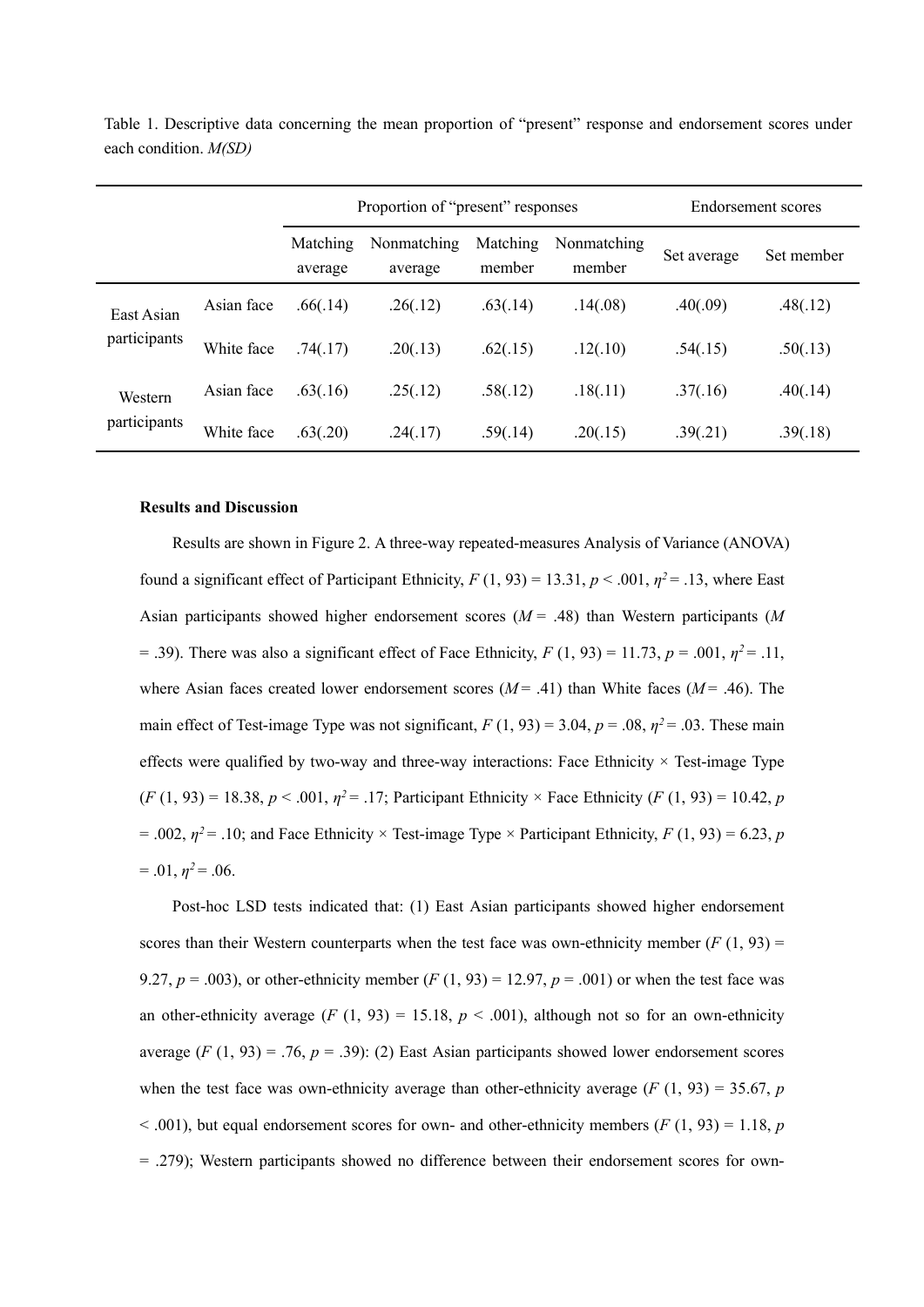and other-ethnicity faces, whether the test face was a set average  $(F(1, 93) = .61, p = .44)$  or a set member (*F* (1, 93) = .52, *p* = .47).



Figure 2. Results of Experiment 1 as a function of Participant Ethnicity, Face Ethnicity, and Test-image Type. Error bars indicate one standard error about the mean.

The key result thus shows that East Asian participants produced higher endorsement scores for set average than their Western counterparts, which was mainly due to their higher scores for other-ethnicity than for own-ethnicity faces. In other words, there was an asymmetric effect in ensemble coding of own- versus other-ethnicity face: while Western participants showed comparable set average endorsement scores for own- and other-ethnicity faces, East Asians displayed an other-ethnicity bias in face ensemble coding. This is largely consistent with the hypothesis that East Asians may be more prone to ensemble coding relative to Westerners. The stronger tendency to employ ensemble coding could reflect a default mode of East Asian observers. It may be due to a stronger bias for global than local information. However, how rigid is this bias? Given that local information could also be important from time to time in daily life, can the default mode be modulated to adapt to a context-dependent demand? Experiment 2 investigated this question.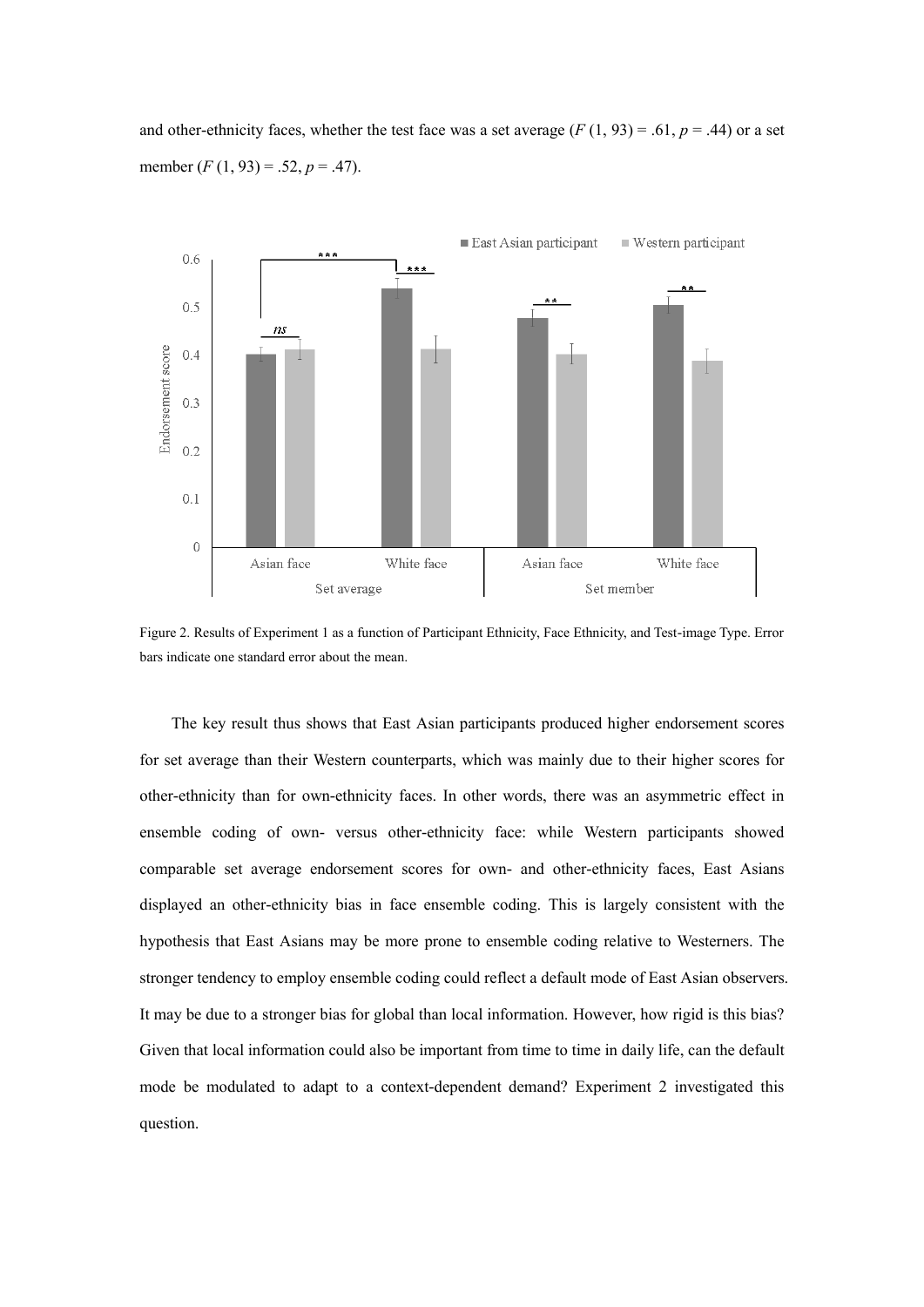#### **Experiment 2**

Experiment 1 showed cultural influence on a stable processing mode for ensemble coding. However, although East Asian observers may tend to focus more on holistic information than observers from a Western culture, it would also be necessary for them to attend to local information from time to time. How malleable is the default processing mode? To examine the hypothesis that the default mode could be adjusted by a momentary shift of processing orientation, we employed a Navon letter task (Navon, 1977) to prime East Asian (Chinese) participants' global or local processing orientation before having them perform the same ensemble coding task in this experiment. A global processing orientation should encourage individuals to focus more broadly on the ensemble properties of a visual field, while a local processing orientation should direct individuals to relatively local details such as the constituents in a stimulus set. Since East Asian participants are already prone to holistic processing, we hypothesized that priming global processing orientation should have a relatively small effect on further bias for set average, whereas local processing orientation should reduce the proneness to ensemble coding.

# **Methods**

**Participants**. Sixty college students from Renmin University of China were randomly assigned to one of the two priming conditions. Both groups had 30 participants. The age was 19.9  $\pm$  1.3 years old in the global priming condition, and 20.8  $\pm$  2.54 years old in the local priming condition. Some of the participants  $(N=16)$  in this experiment also participated in Experiment 1, and half of them was in the global priming condition and the other half was in the local priming condition. Written consent was obtained from all participants.

**Stimuli***.* Because those who participated in Experiment 1 were also allowed to participate in this experiment, we decided to use a different set of Asian faces to minimise the effects of practice and familiarity. A total of 56 Asian faces (half males and half females) were selected from the Chicago Face Database (Ma et al., 2015). External features (hair, clothing, etc.) were occluded via an oval mask. Every 4 faces of the same gender were randomly assigned to a set, which resulted in 14 sets of faces. We created 14 morphed faces, averaging the four faces in each set. Each face image was presented against a black background, measuring at  $170 \times 220$  px, or  $4.8^{\circ} \times 7.4^{\circ}$  of visual angle at a distance of around 60cm.

Stimuli in the Navon letter task consisted of alphabetical letters. Each global letter consisted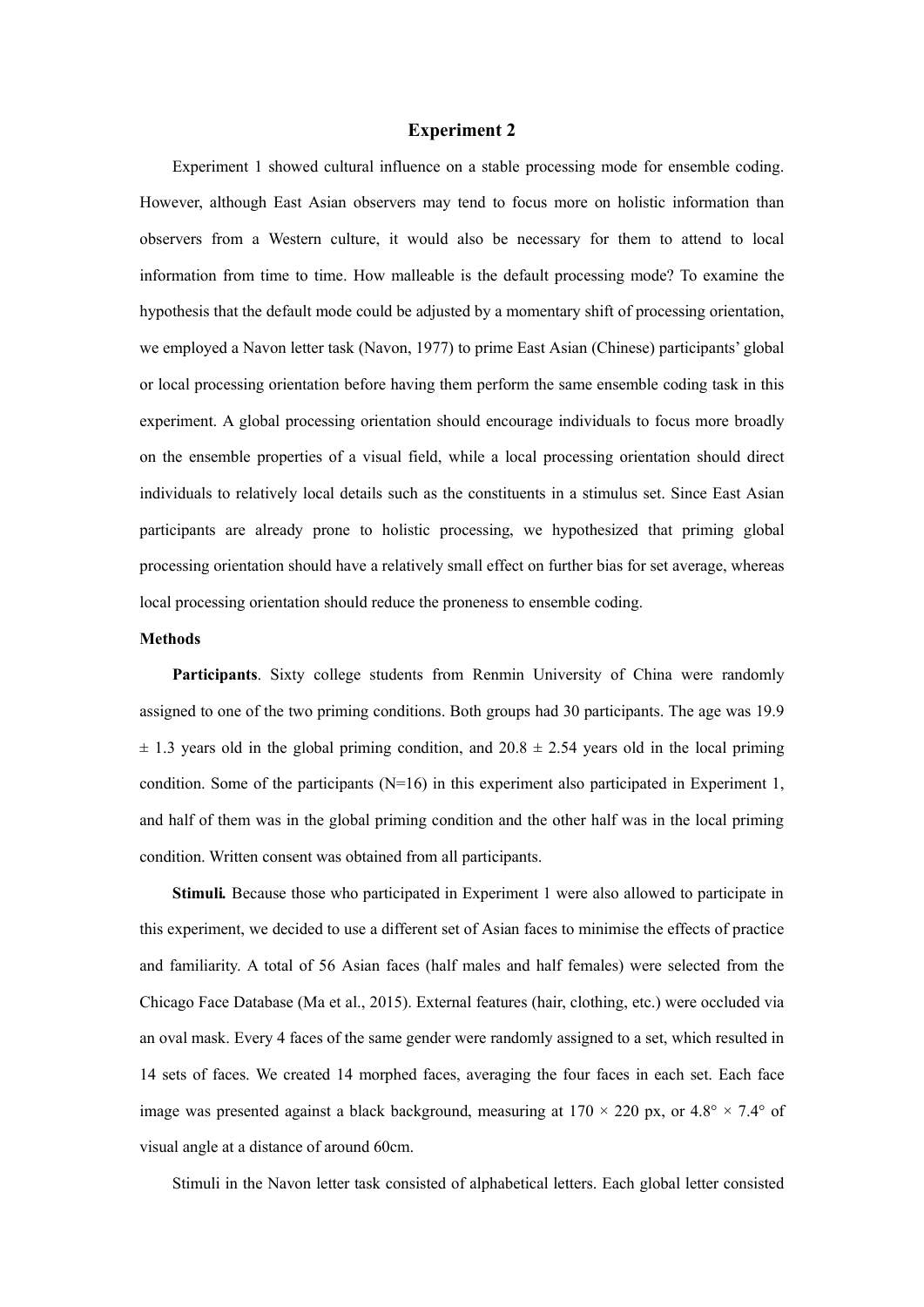of small local letters. See the second frame in Figure 3 for an example. Here the global letter is 'H', which consists of small local letters 'K'. The Navon letter task in the global priming condition contained global letters 'A' and 'H'. They consisted of local letters 'K', 'T', 'L' and 'E', The task in the local priming condition consisted of local letters A and H, with each forming global letters 'F', 'K', 'T' and 'E'. All stimuli were presented against a black background, with each local letter subtended  $0.7^{\circ} \times 0.9^{\circ}$  and each global letter occupied around  $3 \times 4.8^{\circ}$  of visual angle.



Figure 3. Example of a priming trial. Following a 1000ms fixation, a Navon letter array was presented (here a global H composed of local Ks) for 200ms. In this example, participants judged whether the global letter was A or H. Once a response was made, a 1500-ms feedback display was given.

**Procedure***.* The procedure was identical to that of Experiment 1, except that a priming task was added before the face recognition task. As shown in Figure 4, the priming task began with a 1000ms fixation, followed by a Navon letter stimulus at the center of the screen for 200ms. Participants were required to judge whether they saw an A or H. An "A" key press indicated the presentation of letter A, while an "H" key press indicated the presentation of letter H. Participants in the global-priming condition were required to respond to the big letter made of the small ones, while participants in the local-priming condition were told to respond to the small letter. The display was blank until a response was made. Feedback was given following the response.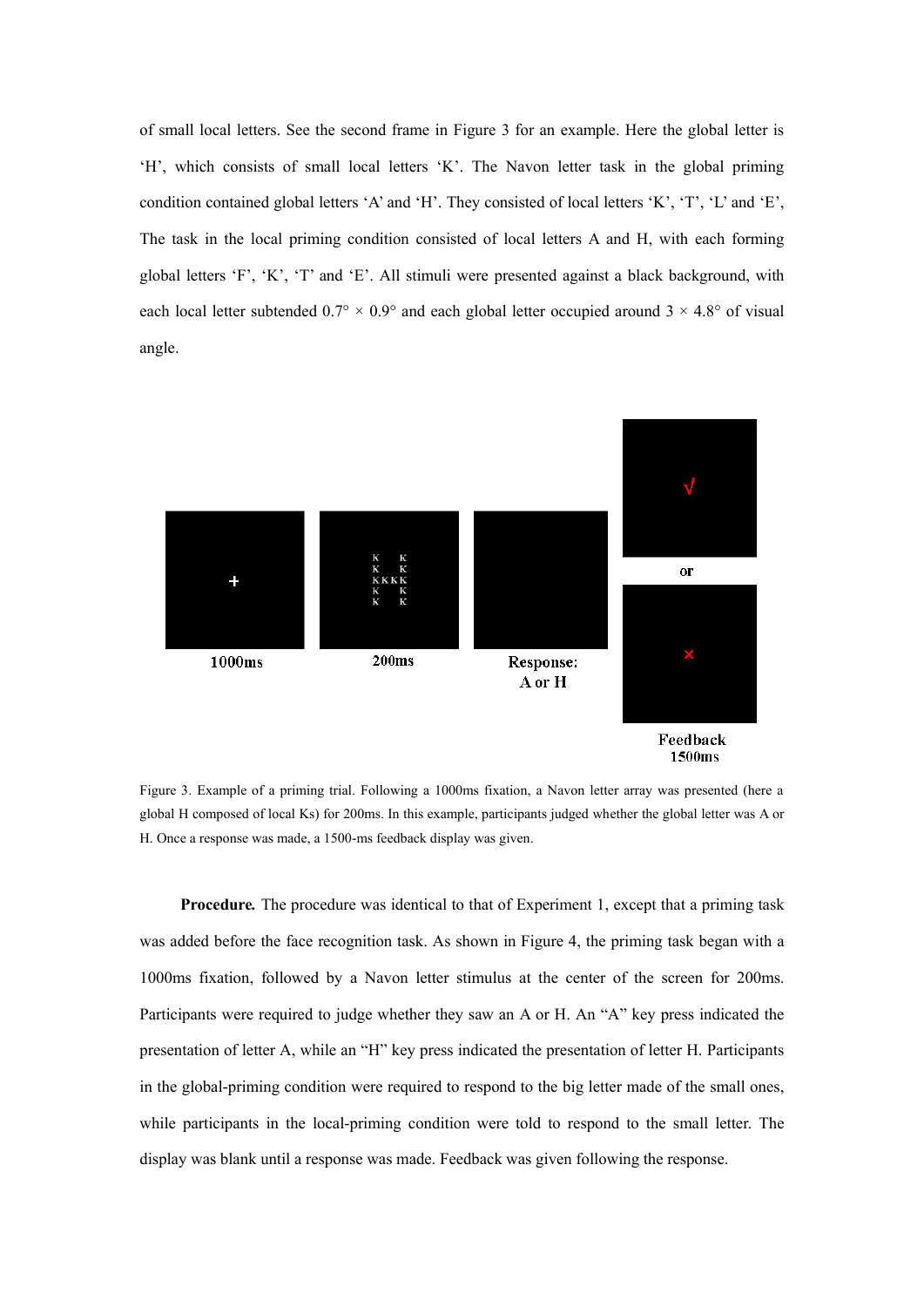The priming task had a total of 32 trials (8 letters  $\times$  4 repetitions). It was then followed by the ensemble coding task. To ensure a sustainable effect of priming, participants repeated the same priming task but with only 16 trials (8 letters × 2 repetitions) after they finished each block. In total, this experiment contained 8 blocks<sup>1</sup> of 56 trials (14 face sets  $\times$  4 types of test image). The experimental procedure was implemented with and run by E-prime 2.0 and presented on a  $1024 \times$ 768 px screen.

**Design**. We employed a mixed-factor design. Priming Condition (global vs. local) was a between-participants variable, whereas Test-image Type (Set average vs. Set member) was a within-participants variable. Endorsement score was the dependent variable.

#### **Results and Discussion**

The overall accuracy of Navon letter task was higher than 95% for each participant. There was no difference between the accuracies for the global letter condition ( $M = 98.6\%$ ) and the local letter condition ( $M = 98.0\%$ ),  $t (58) = 1.48$ ,  $p = .15$ . Results of the recognition task are shown in Figure 4. ANOVA showed a significant main effect of Test-image Type, *F* (1, 58) = 16.01, *p*  $<$  001,  $\eta$ <sup>2</sup> = .22), where participants produced more "present" responses to set members (*M* = .36) than to set averages ( $M = .28$ ). The main effect of Priming Condition was also significant,  $F(1, 58)$  $= 21.76$ ,  $p < .001$ ,  $\eta^2 = .27$ , where global priming ( $M = .39$ ) created a higher endorsement score for set averages than local priming  $(M = .25)$ . These main effects, however, were qualified by a significant two-way interaction,  $F(1, 58) = 30.89, p < .001, \eta^2 = .35$ .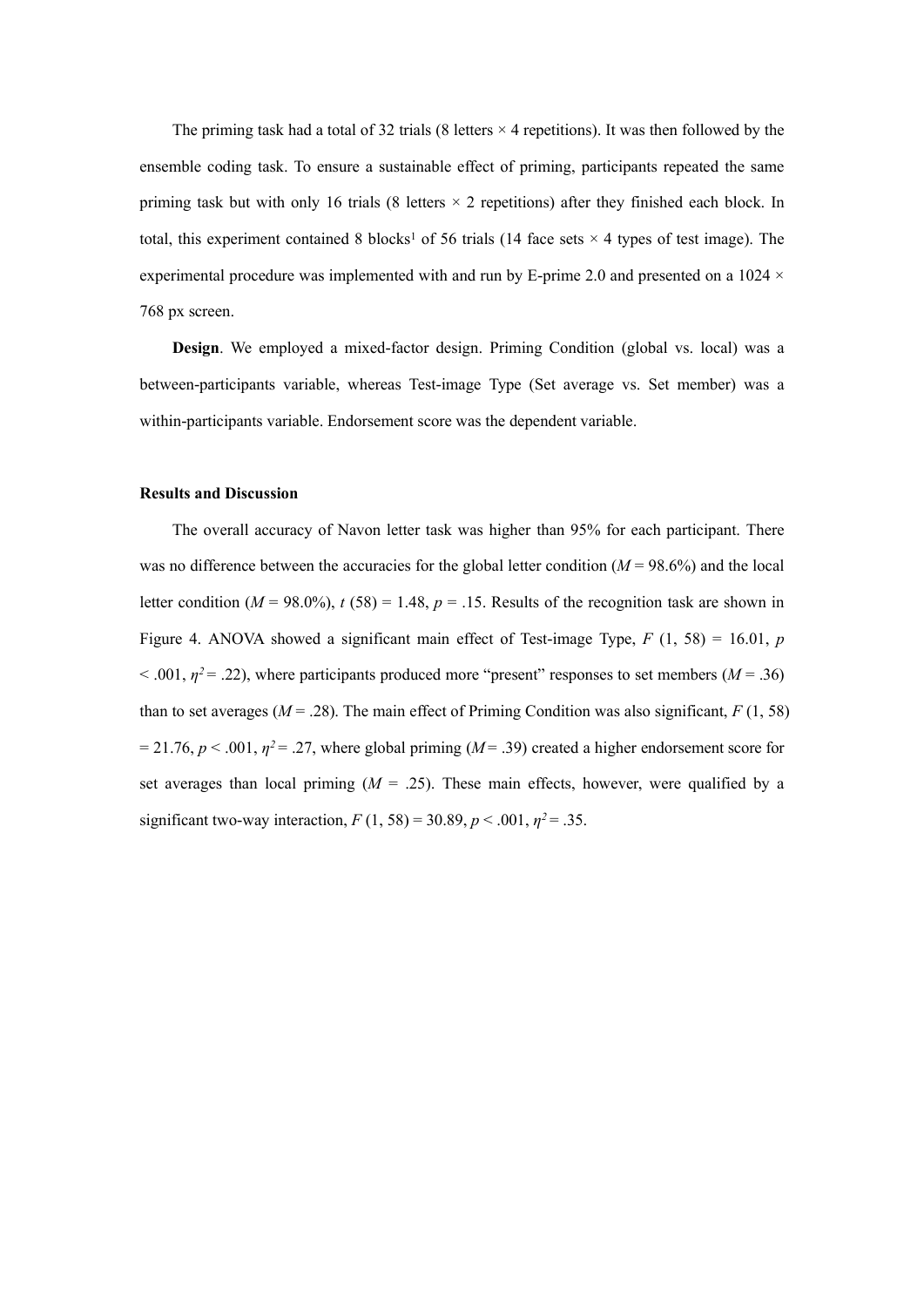

Figure 4. Results of Experiment 2 as a function of Priming Condition and Test-image Type. Error bars represent one standard error about the mean.

Post-hoc LSD analyses showed that participants primed with global processing orientation  $(M= .41)$  were more likely to endorse set average as a group member of the preceding set than those primed with local processing orientation ( $M = .15$ ),  $p < .001$ . In contrast, no difference was found between results of global and local priming condition (*M'*s = .37 and .35, respectively) for the set members,  $p = .59$ . Additionally, set member was more strongly endorsed than set average after local priming,  $p < .001$ , while no such difference was found between the results of the set average and set members after global priming, *p* = .28.

As predicted, the results of this experiment demonstrate that the default bias for ensemble coding in a cultural group could be temporarily altered via priming. After being primed with a local processing orientation, East Asian participants significantly reduced their inclination for ensemble coding.

# **General Discussion**

We conducted two experiments to explore how culture and priming for local or global processing orientation affect ensemble coding. Experiment 1 compared an East Asian (Chinese) group with a Western (British) group on their ensemble coding of multiple face identities. Our results replicated the finding of de Fockert and Wolfenstein (2009), showing that participants in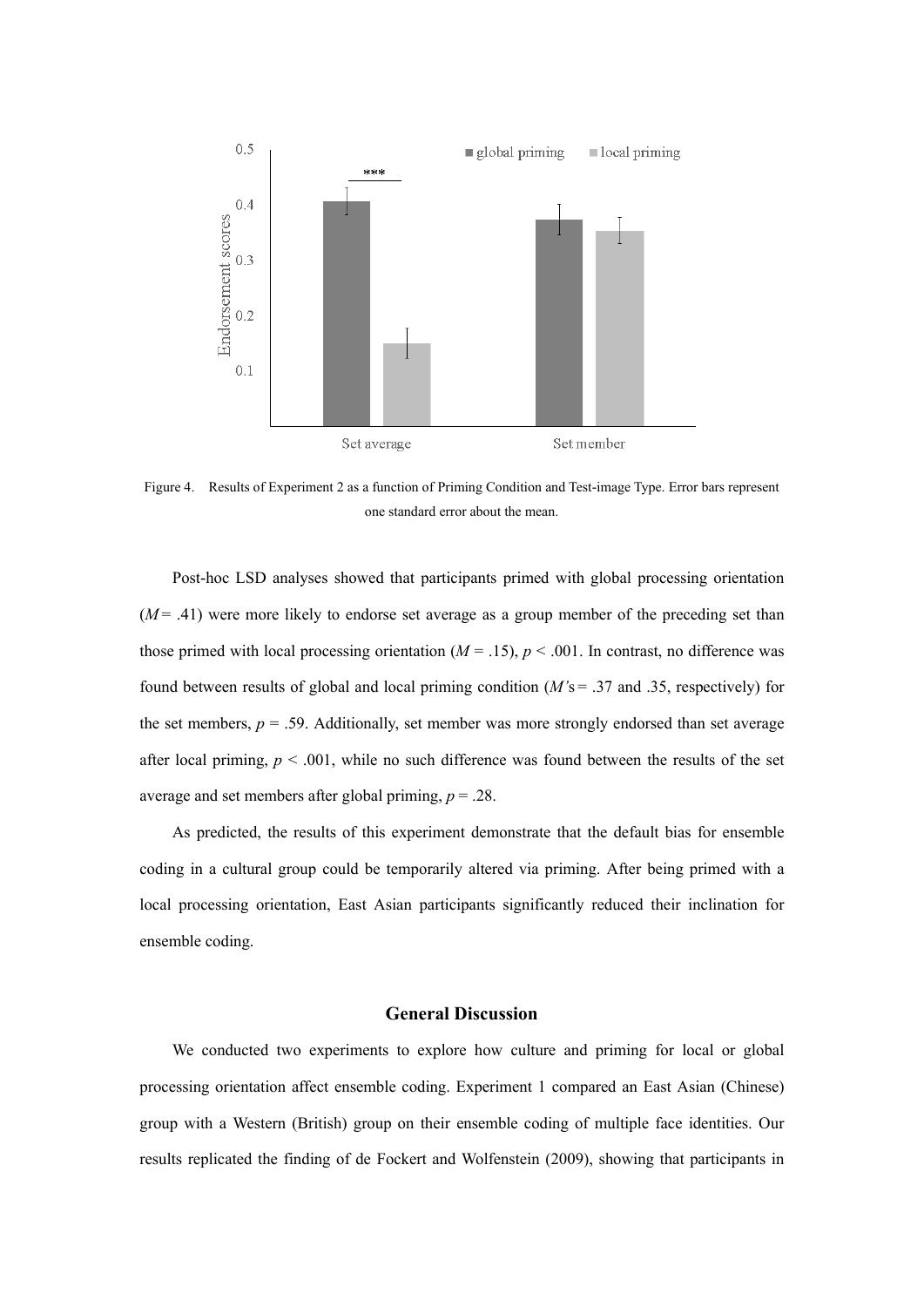both cultural groups often treated the set average as a set member of a preceding face set. More importantly, however, we found the East Asian participants showed an overall stronger tendency for ensemble coding by choosing more set averages as a set member than Western participants. East Asian participants tended to choose a set average of other-ethnicity faces more often relative to a set average of own-ethnicity faces. The reverse was not true among Western participants. The result confirms our hypothesis that the culture can influence the propensity for ensemble coding.

Experiment 2 primed East Asian (Chinese) participants with either global or local processing orientation before performing the same task as Experiment 1. Results showed that priming of local processing orientation reduced endorsement for set averages relative to priming of global processing orientation, thus confirming the hypothesis that the default cultural mode could be temporarily shifted to a degree.

The results of Experiment 1 demonstrated that relative to the Caucasian participants, Asian participants had a stronger tendency to average White faces. This kind of culture difference in ensemble perception is consistent with Im et al. (2017), who found that Korean participants performed better than American in extracting the average emotion of a facial crowd. However, as Im et al. acknowledge themselves, their outcomes could also be explained by a motivational difference between the two cultural groups, as East Asians usually focus more on avoidance-orientated information while Westerners focus more on approach-orientated information. Our study should have ruled out this explanation, because the paradigm provided more direct evidence for the cultural effect on ensemble coding. Instead, the results may be better explained by a greater focus of East Asian participants on global information.

The results of Experiment 1 appeared to contradict with the previous finding that stronger holistic processing is tuned to own-ethnicity faces (e.g., Michel et al., 2006). However, the literature on this has created mixed results. For example, some studies have shown that East Asians displayed comparable holistic processing for both own-ethnicity and other-ethnicity faces, while Westerners displayed stronger global processing of own-ethnicity faces (Tanaka et al., 2004; Michel et al., 2006; Crookes et al., 2013). To note here, previous studies have mainly investigated the interaction between holistic processing and own-/other-ethnicity in individual face perception. The relationship between global processing and ensemble perception (multiple faces perception) of own- versus other-ethnicity faces is also not always clear-cut. In Im et al. (2017), East Asians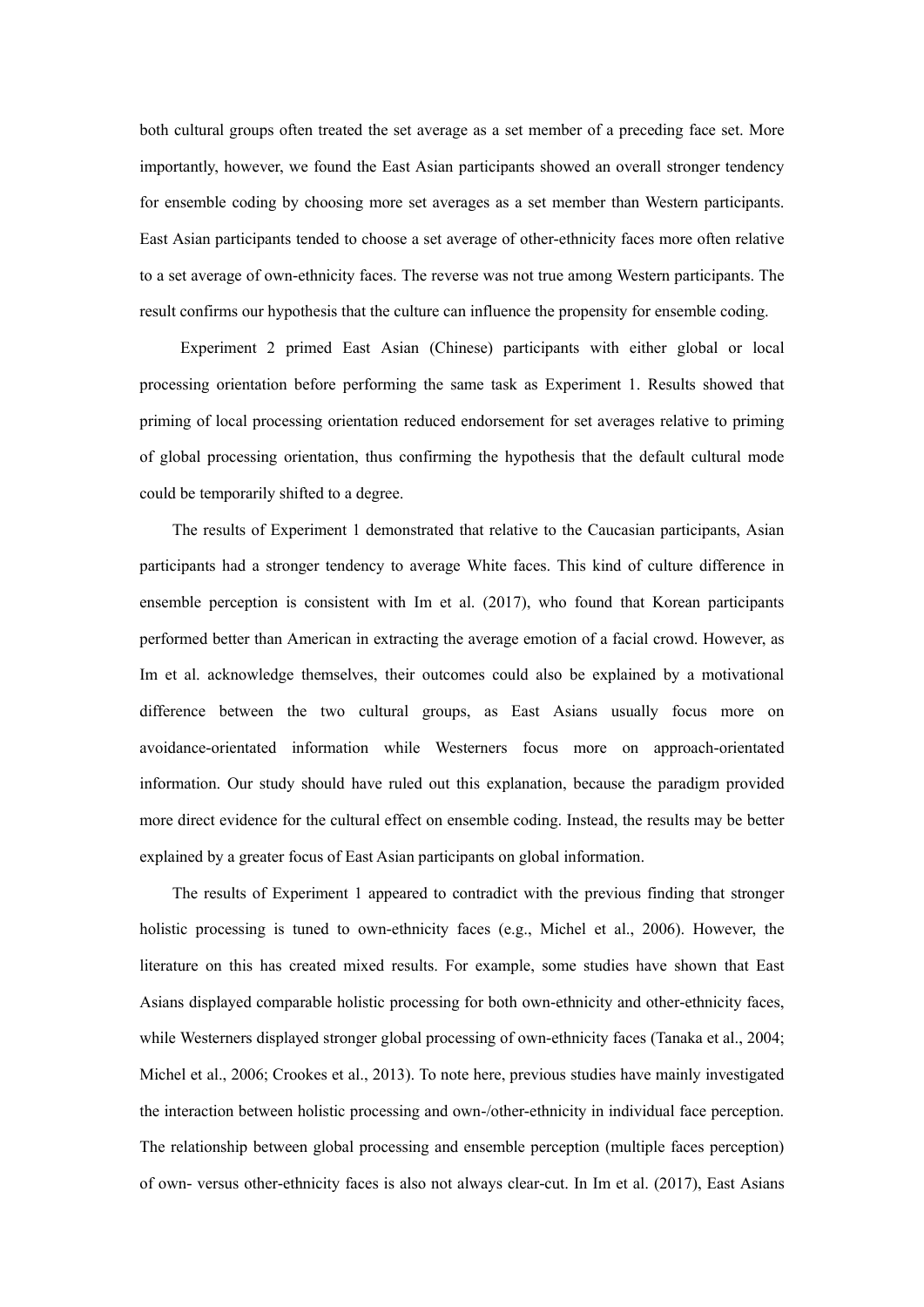showed comparable accuracy in averaging own-ethnicity and other-ethnicity faces in Experiment 1, but produced better averaging performance for other-ethnicity than for own-ethnicity faces in Experiment 2, where response speed was emphasized. In the present study, we also found that East Asian participants showed stronger sensitivity to average face of other-ethnicity than own-ethnicity faces, which was the major reason for the stronger ensemble perception of East Asians relative Westerners. Im et al found North American showed better performance in averaging of own-ethnicity faces than other-ethnicity faces in both their Experiments 1 and 2, while in our study we found Westerners showed equal propensity for average face of own-ethnicity and other-ethnicity faces. Hence, whether global (versus analytic) processing influence ensemble coding of own- and other- ethnicity facial crowds will require further investigation.

Global processing orientation requires spreading the attentional resources over a large field, whereas local processing orientation requires attentional resources to be more narrowly focused on an object or a region, which enhances the precision of a smaller visual field at the expense of other objects and field in vision (Eriksen & St. James, 1986; Müller, et al., 2003; Srikanthan et al., 2018). Cultural differences in breadth of attention have been investigated in prior research (Kitayama & Murata, 2013; Park & Kitayama, 2014), which has shown that Westerners tend to be more narrowly focused while Eastern Asians tend to be more broadly and holistically focused on visual stimuli. We suggest that the global/local attention bias is linked to global/local processing orientation for ensemble coding, which may account for the cultural difference found in this study.

This study also demonstrates that the cultural influence on ensemble coding is not rigid. Experiment 2 showed that the cultural bias could be modulated by temporarily adapting to a more global or local processing orientation. The momentary alteration between global and local processing orientation may reflect the effects of variable attentional scope (Sun et al., 2016). A stimulus set is usually treated as a whole rather than individual items when the set average is estimated. Chong and colleagues (2008) describe this as a distributed attention mode. It is plausible that activation of a local processing orientation, which deviates from the default distributed attention mode, could impair ensemble coding. This may explain the priming effect found in Experiment 2, where attention to local Navon letters could have led to reduced responses for set averages. The priming of global processing orientation, however, did not create more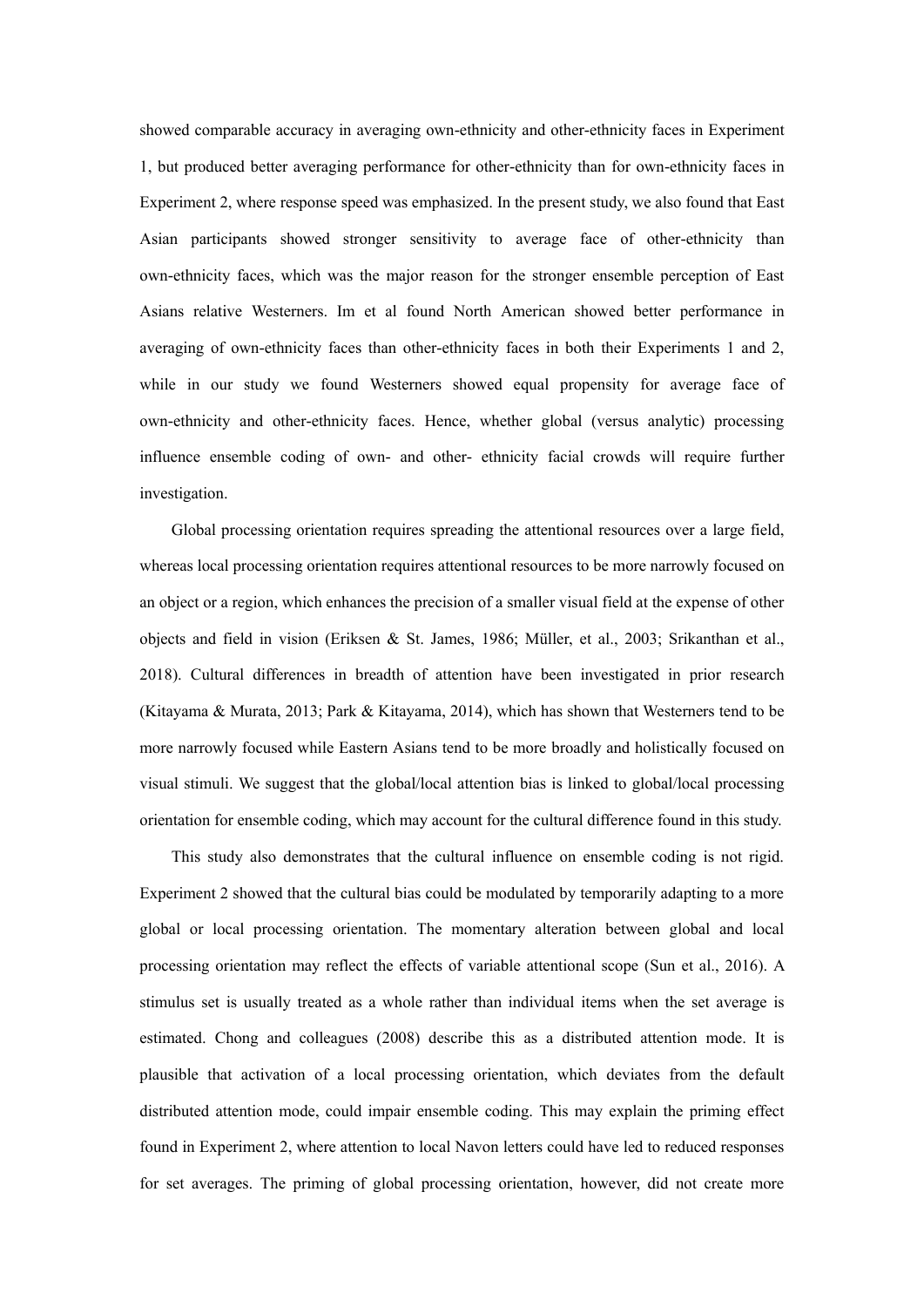responses for set averages. This could be due to an already fairly strong global processing bias among the Asian participants.

Similar to studies that demonstrate priming effects on interdependent and independent self, in which temporary access to other cultural frameworks can alter a default response to one's own and friend's faces (Sui & Han, 2007; Sui et al., 2013), our study demonstrate that there is a degree of flexibility when individuals in a culture respond to global or local information based on a specific demand at hand. A shortcoming of this study was it did not include a baseline condition. This makes it difficult to ascertain whether our effect was due to facilitation from global priming or inhibition from local priming. Based on a causal comparison of our results in the two experiments, it seems possible that local priming inhibited averaging, because the endorsement scores by the Chinese participants for Asian face set averages were very similar either without global priming  $(M = .40)$  or after global priming  $(M = .39)$ . However, only a rigorous test with a proper baseline can really answer the question. Another shortcoming was that we did not include Western group in Experiment 2. However, based on previous studies that used a priming task on both East Asian and Western participants to elicit either a collectivist or an individualistic orientation (Kühnen & Oyserman, 2002; Oyserman & Lee, 2008; Sui et al., 2013), it is quite possible that a similar priming effect in our experiment is also found in a Western sample.

Another potential issue of our study is that our findings could also be explained in terms of object and feature interactions in working memory. Prior research has demonstrated that the individual features of presented faces could form a set of combined representations that have to be distinguished from an ensemble (Reinitz et al., 1992). Based on this, it may be argued that the East Asians were influenced by ensemble features to different degrees depending on the stimulus type (Asian vs. White faces) can thus be in line with an idea of such false memories. For example, if East Asians remember White faces less holistically, then it is more likely that they mix up the features to form a false memory. Similarly, primed by a local attention task, participants can encode each face more separately from others, thus providing less "swaps" between different faces (Treisman, 2006). However, this interpretation does not easily apply to the results of our Western participants, who showed comparable tendency to endorse Asian and White faces. At this point, it would be difficult to infer from the current results alone about whether the differences between the results of our two groups could be explained by feature binding in working memory. A test of this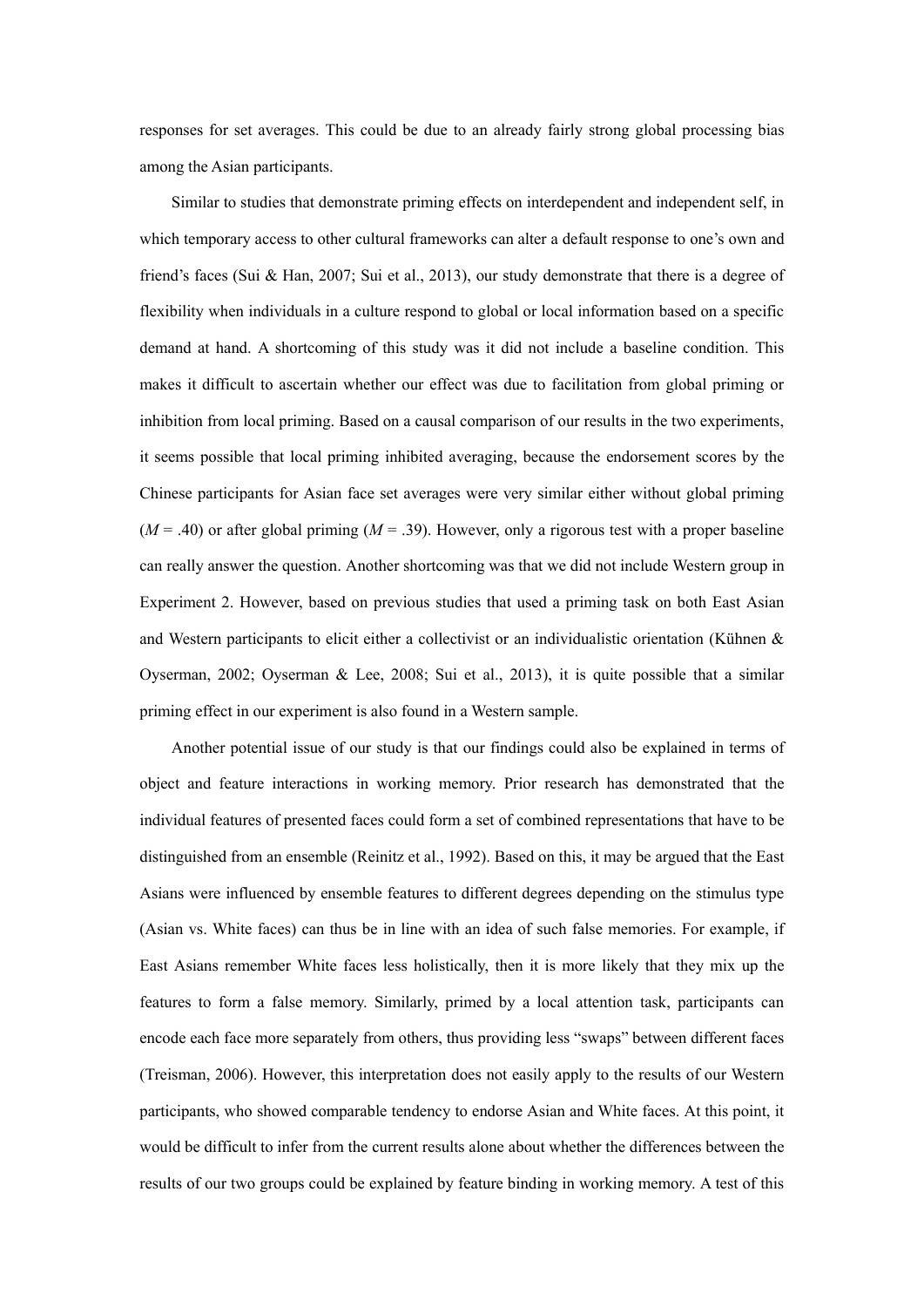alternative explanation can only be achieved by a systematic manipulation of the individual features in the face stimuli, which is worthy of pursuing in future research.

Since both East Asian and Western participants are able to rapidly extract an average of multiple faces (de Fockert & Wolfenstein, 2009; Li et al., 2016), ensemble coding is likely a strategy for visual information processing across cultures. Consistent with prior research, both East Asian and Western participants in our study showed a tendency to average face identity in perceiving facial crowds. The results support the suggestion that ensemble representation is a universal information processing mechanism with evolutionary significance (Alverez, 2011). However, along with Im et al. (2017), our study has provided the added evidence that culture can modulate the focus on ensemble representations. Moreover, our study has also shown that the default mode of processing orientation in a culture can be affected by specific task demands hence is malleable in practice. Future research will need to find out the trajectory of the cultural difference and the mechanisms of attentional modulation between global and local processing orientations.

### **Notes**

1: The kind of repeated presentation of the same stimuli was adopted in previous studies (de Fockert & Wolfenstein, 2009; Haberman et al.,2015). See, for example, Study 1 of Haberman et al. (2015), where "observers saw a total of 20 unique face sets and 20 unique gabor sets *8* times each". Haberman et al. (2015) computed the reliability of the ensemble coding task and found that the Cronbach's alpha was .84 in their ensemble face task, suggesting that averaging of multiple face identities was highly consistent. However, according to the results of the ANOVA based on the first block in Experiment 2, we found that though the result pattern did keep similar, the effect size of the Priming Condition  $\times$  Test-image Type interaction based on the first block (*F* (1, 58) = 8.55,  $p = .005$ ,  $p^2 = .13$ ) was smaller than that based on the all trials ( $p^2 = .35$ ) as shown in the main text.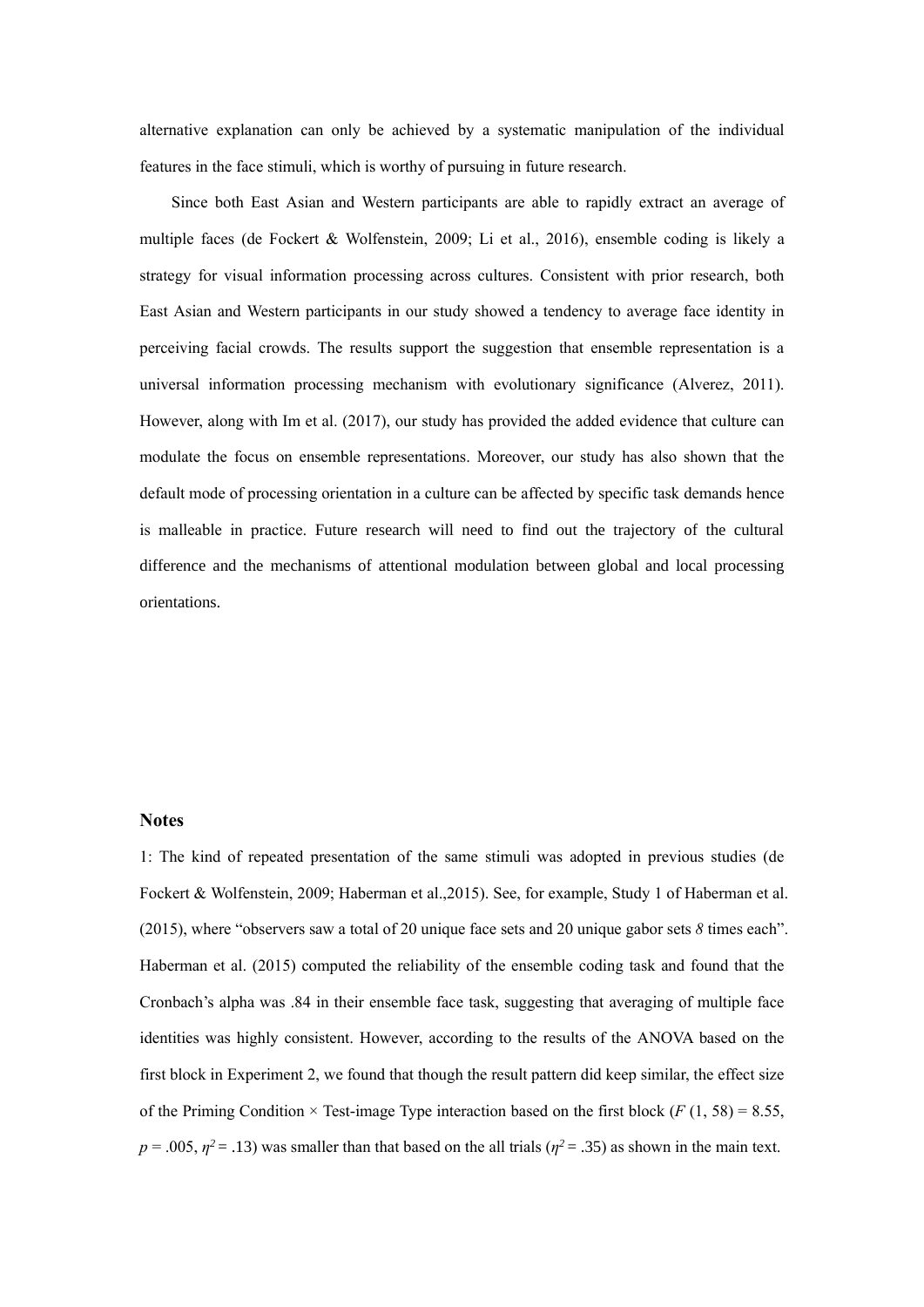## **Acknowledgement**

This work is supported by National Social Science Foundation of China (Major Program (19ZDA021)

# **References**

- Alvarez, G. A. (2011). Representing multiple objects as an ensemble enhances visual cognition. *Trends in Cognitive Sciences*, *15*(3), 122-131.
- Ariely, D. (2001). Seeing sets: Representation by statistical properties. *Psychological Science*, *12*(2), 157-162.
- Avidan, G., Tanzer, M., & Behrmann, M. (2011). Impaired holistic processing in congenital prosopagnosia. *Neuropsychologia*, *49*(9), 2541-2552.
- Chen, B., & Zhou, G. (2018). Attentional modulation of hierarchical ensemble coding for the identities of moving faces. *Journal of Experiment Psychology: Human Perception and Performance, 44*(10), 1542-1556.
- Chong, S. C., Joo, S. J., Emmmanouil, T. A., & Treisman, A. (2008). Statistical processing: Not so implausible after all. *Perception & Psychophysics*, *70*(7), 1327-1334.
- Chong, S. C., & Treisman, A. (2003). Representation of statistical properties. *Vision Research*, *43*(4), 393-404.
- Chong, S. C., & Treisman, A. (2005a). Attentional spread in the statistical processing of visual displays. *Perception & Psychophysics*, *67*(1), 1-13.
- Chong, S. C., & Treisman, A. (2005). Statistical processing: Computing the average size in perceptual groups. *Vision Research*, *45*(7), 891-900.
- Crookes, K., Favelle, S., & Hayward, W. (2013). Holistic processing for other-race faces in Chinese participants occurs for upright but not inverted faces. *Frontiers in Psychology*, *4*, 29.
- de Fockert, J. W., & Gautrey, B. (2013). Greater visual averaging of face identity for own-gender faces. *Psychonomic Bulletin & Review*, *20*(3), 468-473.
- de Fockert, J., & Wolfenstein, C. (2009). Rapid extraction of mean identity from sets of faces.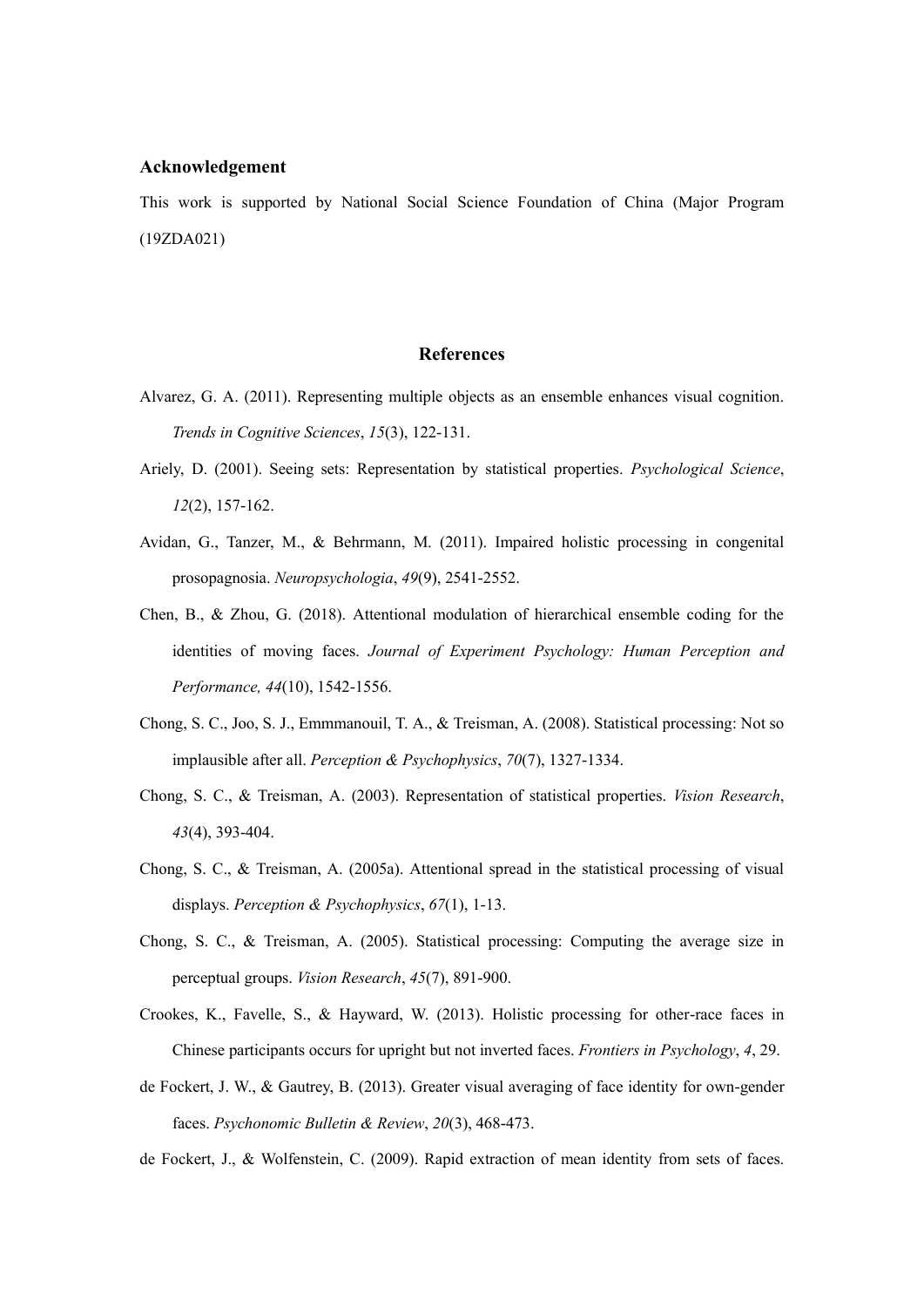*Quarterly Journal of Experimental Psychology*, *62*(9), 1716-1722.

- Elliot, A. J., Chirkov, V. I., Kim, Y., & Sheldon, K. M. (2001). A cross-cultural analysis of avoidance (relative to approach) personal goals. *Psychological Science*, *12*(6), 505-510.
- Eriksen, C. W., & James, J D. (1986). Visual attention within and around the field of focal attention: A zoom lens model. *Percept & Psychophysics, 40*(4), 225-240.
- Haberman, J., Brady, T. F., & Alvarez, G. A. (2015). Individual differences in ensemble perception reveal multiple, independent levels of ensemble representation. *Journal of Experimental Psychology: General*, *144*(2), 432-446.
- Haberman, J., & Whitney, D. (2007). Rapid extraction of mean emotion and gender from sets of faces. *Current Biology*, *17*(17), R751-R753.
- Haberman, J., & Whitney, D. (2009). Seeing the mean: ensemble coding for sets of faces. *Journal of Experimental Psychology: Human Perception and Performance*, *35*(3), 718-734.
- Hamamura, T., Meijer, Z., Heine, S. J., Kamaya, K., & Hori, I. (2009). Approach—Avoidance motivation and information processing: A cross-cultural analysis. *Personality and Social Psychology Bulletin*, *35*(4), 454-462.
- Han, S., Northoff, G., Vogeley, K., Wexler, B. E., Kitayama, S., & Varnum, M. E. (2013). A cultural neuroscience approach to the biosocial nature of the human brain. *Annual Review of Psychology*, *64*, 335-359.
- Im, H. Y., Chong, S. C., Sun, J., Steiner, T. G., Albohn, D. N., Adams, R. B., & Kveraga, K. (2017). Cross-cultural and hemispheric laterality effects on the ensemble coding of emotion in facial crowds. *Culture and Brain*, *5*(2), 125-152.
- Ji, L., Chen, W., & Fu, X. (2014, June 22-27). Different roles of foveal and extrafoveal vision in ensemble representation for facial expressions. In 11th *International Conference on Engineering Psychology and Cognitive Ergonomics* (pp. 164–173). Springer, Cham.
- Ji, L. J., Peng, K., & Nisbett, R. E. (2000). Culture, control, and perception of relationships in the environment. *Journal of Personality and Social Psychology*, *78*(5), 943-955.
- Kramer, R. S., Ritchie, K. L., & Burton, A. M. (2015). Viewers extract the mean from images of the same person: A route to face learning. *Journal of Vision*, *15*(4):1, 1-9.
- Kitayama, S., & Murata, A. (2013). Culture modulates perceptual attention: An event-related potential study. *Social Cognition*, *31*(6), 758-769.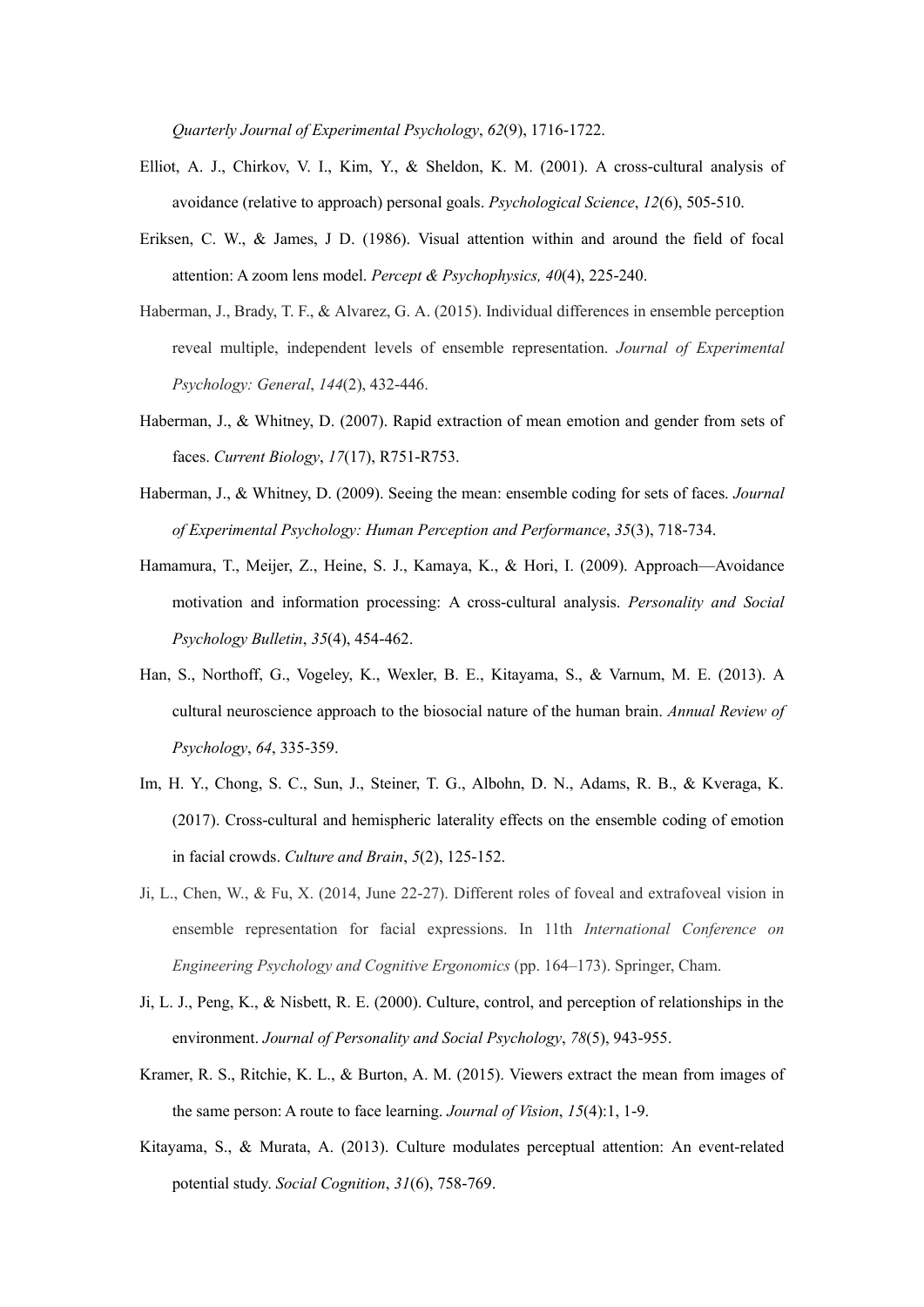- Kühnen, U., & Oyserman, D. (2002). Thinking about the self influences thinking in general: cognitive consequences of salient self-concept. *Journal of Experimental Social Psychology, 38*(5), 492–499.
- Lao, J., Vizioli, L., & Caldara, R. (2013). Culture modulates the temporal dynamics of global/local processing. *Culture and Brain*, *1*(2-4), 158-174.
- Lewis, R. S., Goto, S. G., & Kong, L. L. (2008). Culture and context: East Asian American and European American differences in P3 event-related potentials and self-construal. *Personality and Social Psychology Bulletin*, *34*(5), 623-634.
- Li, H., Ji, L., Tong, K., Ren, N., Chen, W., Liu, C. H., & Fu, X. (2016). Processing of individual items during ensemble coding of facial expressions. *Frontiers in psychology*, *7*, 1332.
- Ma, D. S., Correll, J., & Wittenbrink, B. (2015). The Chicago face database: A free stimulus set of faces and norming data. *Behavior Research Methods*, *47*(4), 1122-1135.
- Markus, H. R., & Kitayama, S. (1991). Culture and the self: Implications for cognition, emotion, and motivation. *Psychological Review*, *98*(2), 224-253.
- Masuda, T., Ellsworth, P. C., Mesquita, B., Leu, J., Tanida, S., & Van de Veerdonk, E. (2008). Placing the face in context: Cultural differences in the perception of facial emotion. *Journal of Personality and Social Psychology, 94*(3), 94365–94381.
- Masuda, T., & Nisbett, R. E. (2001). Attending holistically versus analytically: comparing the context sensitivity of Japanese and Americans. *Journal of Personality and Social Psychology, 81*(5), 922-934.
- Michel C, Caldara R, Rossion B (2006) Same-race faces are perceived more holistically than other-race faces. *Visual Cognition, 14(1)*: 55–73.
- Michel C, Rossion B, Han J, Chung CS, Caldara R (2006) Holistic processing is finely tuned for faces of one's own race. *Psychological Science, 17(7)*: 608–615.
- Miyamoto, Y. (2013). Chapter Three Culture and Analytic Versus Holistic Cognition: Toward Multilevel Analyses of Cultural Influences. *Advances in Experimental Social Psychology*, 47, 131–188.
- Müller, N. G., Bartelt, O. A., Donner, T. H., Villringer, A., & Brandt, S. A. (2003). A physiological correlate of the "zoom lens" of visual attention. *Journal of Neuroscience: the Official Journal of the Society for Neuroscience, 23*(9), 3561-3565.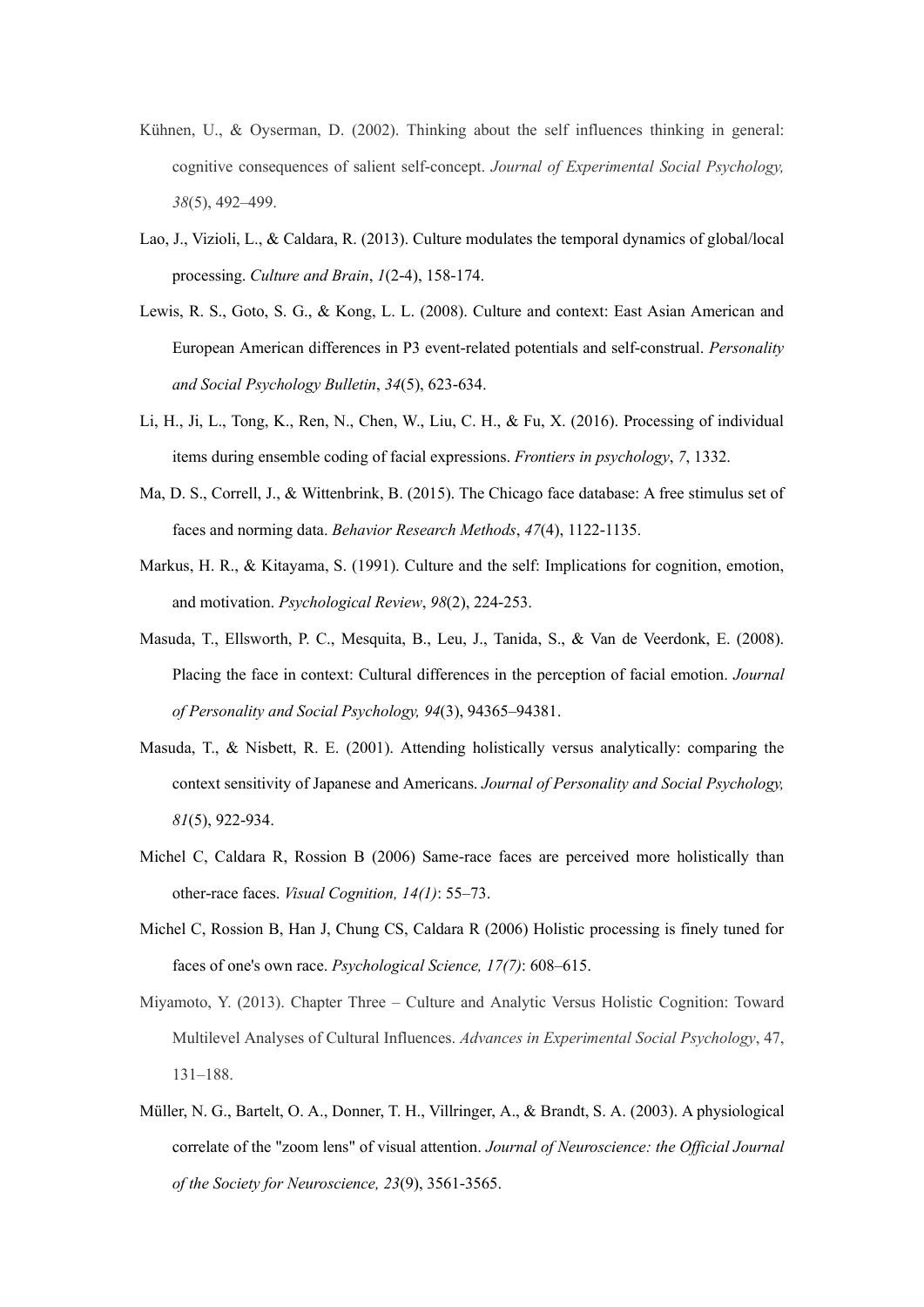- Navon, D. (1977). Forest before trees: The precedence of global features in visual perception. *Cognitive Psychology*, *9*(3), 353-383.
- Neumann, M. F., Schweinberger, S. R., & Burton, A. M. (2013). Viewers extract mean and individual identity from sets of famous faces. *Cognition*, *128*(1), 56-63.
- Neumann, M. F., Ng, R., Rhodes, G., & Palermo, R. (2018). Ensemble coding of face identity is not independent of the coding of individual identity. *The Quarterly Journal of Experimental Psychology, 71*(6), 1357–1366.
- Nisbett, R. E., & Miyamoto, Y. (2005). The influence of culture: Holistic versus analytic perception. *Trends in Cognitive Sciences, 9*(10), 467–473.
- Nisbett, R. E., Peng, K., Choi, I., & Norenzayan, A. (2001). Culture and systems of thought: Holistic versus analytic cognition. *Psychological Review, 108*(2), 291-310.
- Oyserman, D., & Lee, S. W. S. (2008). Does culture influence what and how we think? Effects of priming individualism and collectivism. *Psychological Bulletin, 134*(2), 311–342.
- Park, J., & Kitayama, S. (2014). Interdependent selves show face-induced facilitation of error processing: cultural neuroscience of self-threat. *Social Cognitive and Affective Neuroscience*, *9*(2), 201-208.
- Pavlovskaya, M. , Soroker, N. , Bonneh, Y. S. , & Hochstein, S. . (2015). Computing an average when part of the population is not perceived. *Journal of Cognitive Neuroscience, 27*(7), 1397-1411.
- Peng, S., Zhang, L., Xu, R., Liu, C. H., Chen, W. & Hu, P. (2019). Self-Construal Priming Modulates Ensemble Perception of Multiple-Face Identities. *Frontiers in Psychology*, *10*, 1096.
- Reinitz, M.T., Lammers, W.J. & Cochran, a. P. (1992) Memory-conjunction errors: Miscombination of stored stimulus features can produce illusions of memory. *Memory & Cognition, 20*(1), 1–11.
- Robson, M. K., Palermo, R., Jeffery, L., & Neumann, M. F. (2018). Ensemble coding of face identity is present but weaker in congenital prosopagnosia. *Neuropsychologia, 111*, 377–386.
- Rhodes, G., Neumann, M. F., Ewing, L., & Palermo, R. (2015). Reduced set averaging of face identity in children and adolescents with autism. *The Quarterly Journal of Experimental Psychology*, *68*(7), 1391-1403.